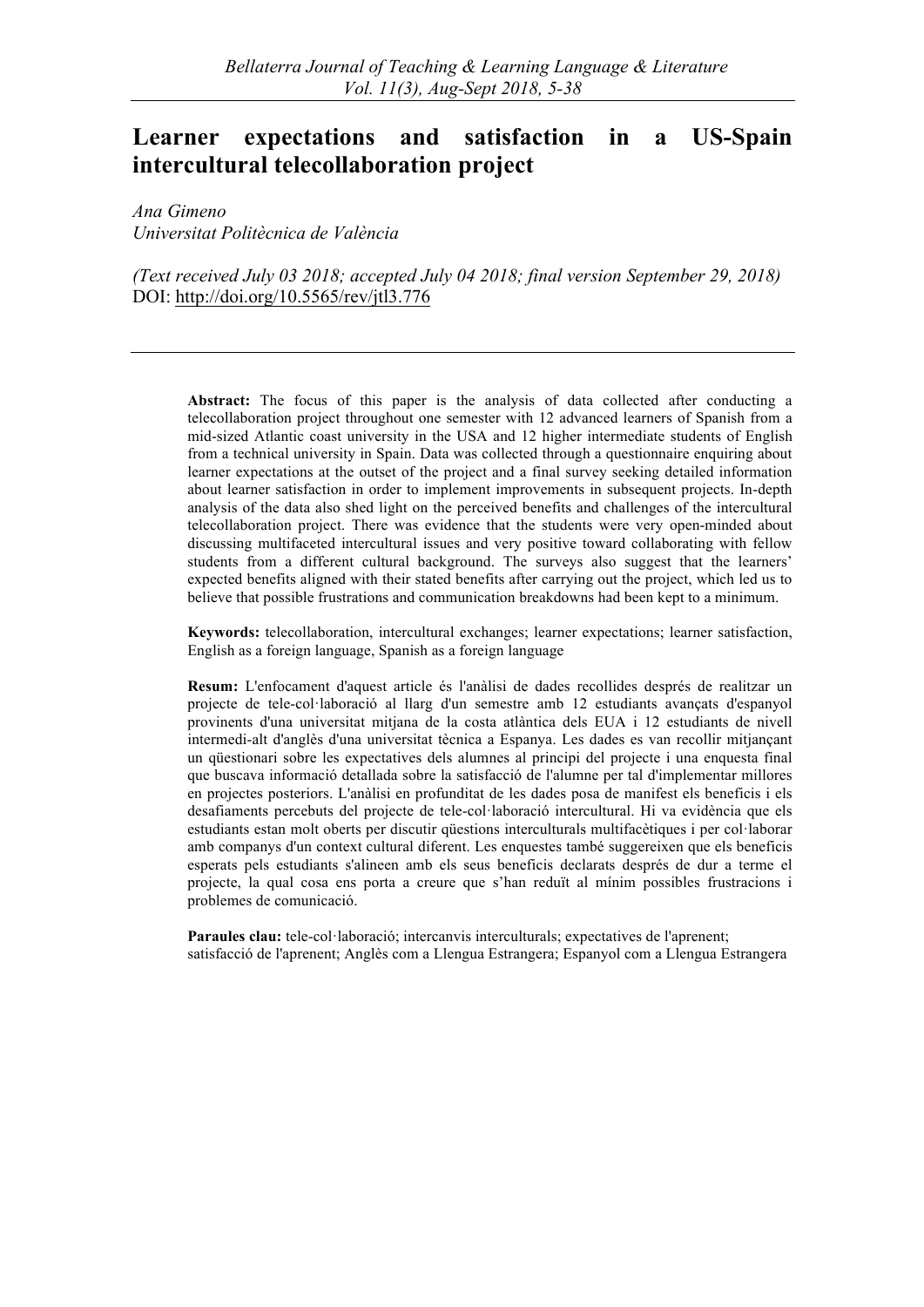**Resumen:** El enfoque de este artículo es el análisis de datos recogidos después de realizar un proyecto de telecolaboración a lo largo de un semestre con 12 estudiantes avanzados de español provenientes de una universidad media de la costa atlántica de EE.UU. y 12 estudiantes de nivel intermedio-alto de inglés de una universidad técnica en España. Los datos se recogieron mediante un cuestionario sobre las expectativas de los alumnos al principio del proyecto y una encuesta final que buscaba información detallada sobre la satisfacción de los alumnos con el fin de implementar mejoras en proyectos posteriores. El análisis de los datos en profundidad pone de manifiesto los beneficios y los desafíos percibidos en el proyecto de telecolaboración intercultural. Muestra evidencias de que los estudiantes están muy abiertos para discutir cuestiones interculturales multifacéticas y para colaborar con compañeros de un contexto cultural diferente. Las encuestas también sugieren que los beneficios esperados por los estudiantes se alinean con sus beneficios declarados después de llevar a cabo el proyecto, lo que nos lleva a pensar que se han reducido al mínimo posibles frustraciones y problemas de comunicación.

Palabras clave: telecolaboración; intercambios interculturales; expectativas del aprendiz; satisfacción del aprendiz; Inglés como Lengua Extranjera; Español como Lengua Extranjera.

#### **Background**

In this paper we shall refer to telecollaboration as defined by Guth and Helm in 2010 (p. 14); that is, as an "internet-based intercultural exchange between people of different cultural/national backgrounds set up in an institutional context with the aim of developing both language skills and intercultural communicative competence through structured tasks". Throughout these past years, an increasing amount of research into telecollaboration has been conducted that has reported on the many gains in areas such as language development (Hauck & Youngs, 2008; Kern, Ware, & Warschauer, 2004), learner autonomy (O'Rourke, 2007), and intercultural communicative development (Fuchs, 2007; Oskoz, Gimeno & Sevilla, 2018) which have exceeded the challenges that may arise, among other things, from differing interactional styles, incompatibilities in world interpretations, and socio-institutional constraints (Basharina, 2007; Ware & Kramsch, 2005; Ware & O'Dowd, 2008). In these telecollaborative encounters, learners synchronously or asynchronously engage with one another in dyads, triads, or small groups (Helm, 2016) to participate in different tasks that often entail a cultural discussion. Interactions have commonly made use of synchronous online tools, such as chats (Belz, 2003; Kohn & Hoffstaedter, 2017; Müller-Hartmann, 2006) and video conferencing (Helm, 2013; Sevilla-Pavón & Haba, 2016), or asynchronous tools, such as wikis and blogs (Elola & Oskoz, 2008; Guth & Marini-Maio, 2010; Hauck & Youngs, 2008; Lee, 2009, 2010, 2011), email (Fuchs, Snyder, Tung, Jung, & Snyder, 2017; O'Dowd, 2007; O'Dowd & Ritter, 2006; Turula, 2017; Ware & O'Dowd, 2008), and online forums (Chun, 2011; Liaw & Master, 2010). Despite being considered a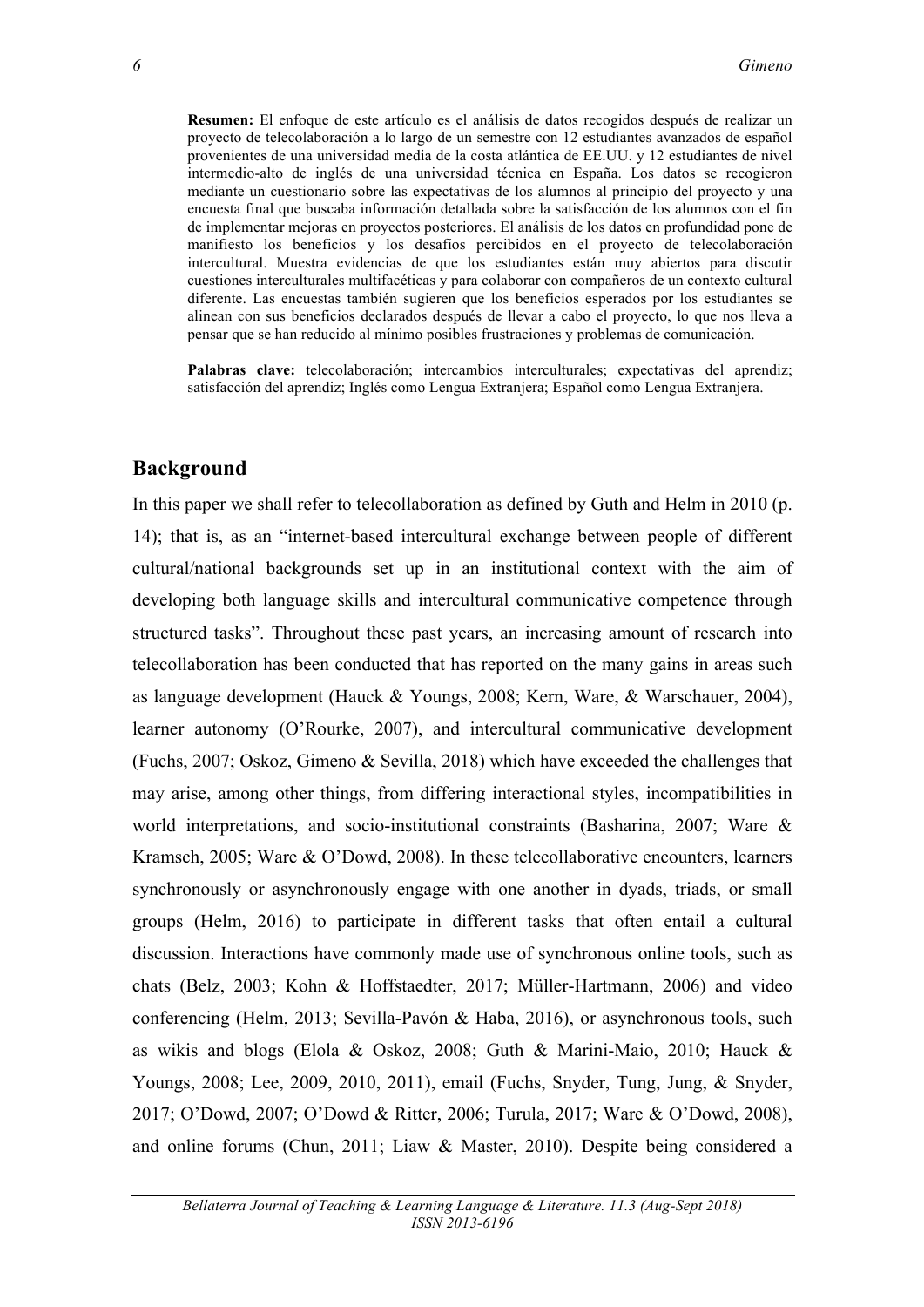more traditional tool, online forums provide "a critical common space in which [to] share and verify hypotheses and points of view, to ask for help deciphering meanings of words and concepts, and to constantly negotiate meanings and interpretations" (Bauer, de Benedette, Furstenberg, Levet, & Waryn, 2006, p. 35). Thus, they have been instrumental in enhancing students' cultural reflections (Bauer et. al, 2006; Wildner-Bassett, 2005; Oskoz, 2012; Oskoz & Pérez-Broncano, 2016).

As pointed out by Oskoz (2012) and Wertsch (1991, 1998), these asynchronous online interactions are dialogic in essence (Bakhtin, 1986) basically because the L2 learners interact with each other, they engage in discussions and expect contributions from their counterparts to enhance the content of the debate. However, it was Freire (1970) who wisely pointed out that dialogue is not "the act of one person's 'depositing' ideas in another, nor can it become a simple exchange of ideas to be 'consumed' by the discussants" (p. 70). It implies actively listening to different perspectives in which conflict, not confrontation, is seen as a transformative agent. Additionally, as argued by Depalma (2010), one of the advantages of using online forums to foster these dialogic exchanges is that, given the slower pace of asynchronous online communication, learners have the opportunity of reading their peers' comments, plan their response, find additional information to support or refute previous statements, and develop – sometimes in an informal style– a coherent reply that includes both external voices and those of their counterparts. Moreover, in online forums, learners tend to present their own points of view on the issue being discussed much as they would in face-to-face interactions, a practice that requires the writer to have the ability to "interpret phenomen[a] and exercise some form of evaluative judgment on the basis of desirability, belief, or the criteria" (Chandrasegaran & Kong, 2006, p. 377).

Telecollaborative encounters have often been criticised for turning to "safe topics" as the stimulus for arousing online discussions in order to avoid communication breakdowns (Helm, 2013). However, O'Dowd (2016) cautions that, although these topics may well be used as icebreakers, they will not likely encourage learners to move beyond information exchange and superficial cultural comparisons (Guth & Helm, 2010; Schneider & von der Emde, 2006). O'Dowd further questions the extent to which a telecollaborative exchange based on that limited type of interaction may even reinforce stereotypes, and warns us that "the outcomes of such trivial exchanges" might result in learners sidestepping differences "to focus instead on what cultures may have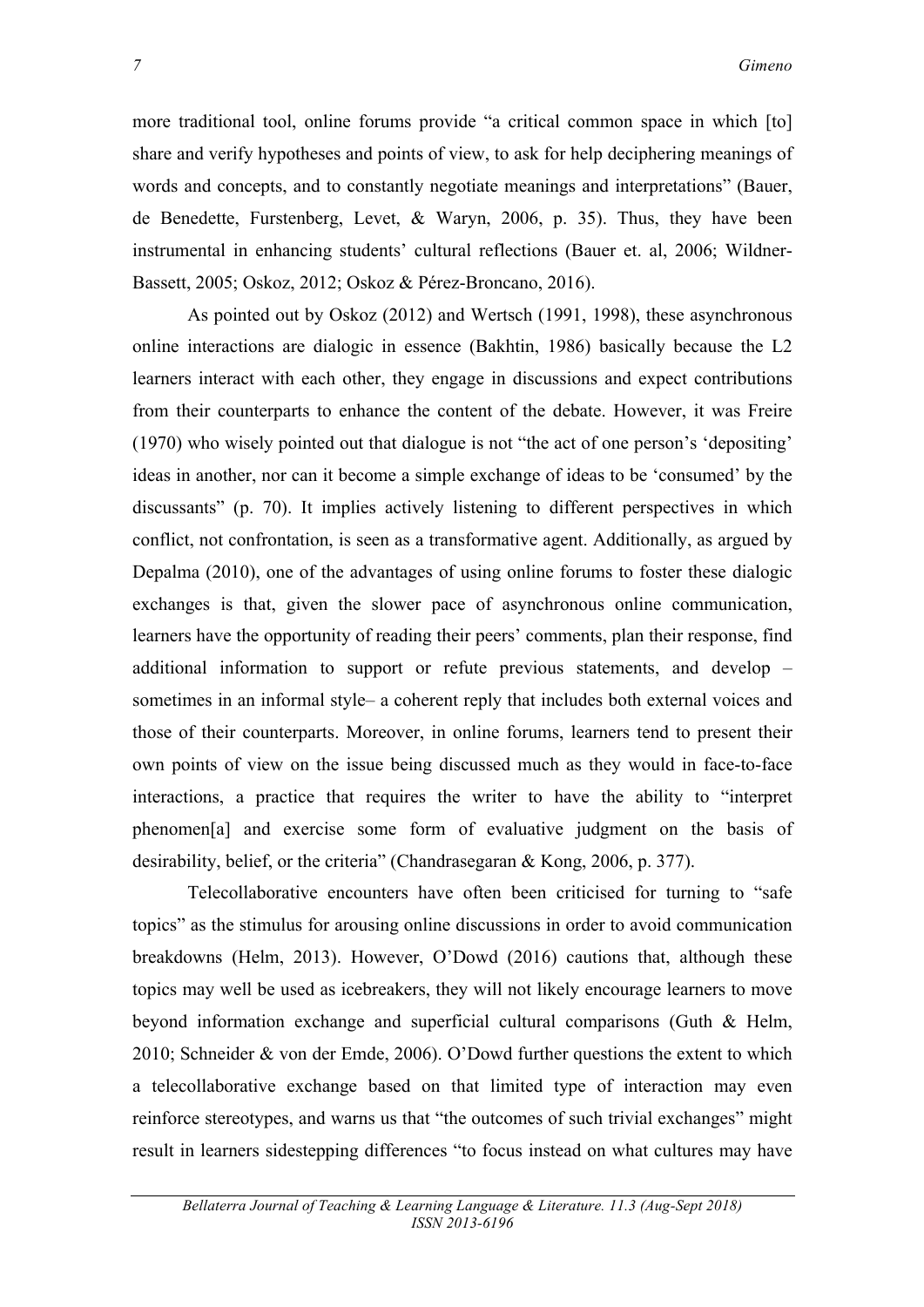in common at a superficial level" (O'Dowd, 2016, p. 297). In line with this, Helm (2013) suggested the need to bring divisive and challenging topics that require learners to move out of their comfort zone and, with the help of the instructor, engage in a reflective dialogue.

#### **Project**

*Participants.* Two groups of learners, one from the Universitat Politècnica de València (Technical University of Valencia), Spain, and the other from the University of Maryland in Baltimore, USA, engaged in a telecollaborative encounter during one semester. There were twelve Spanish students, all of whom were majoring in aerospace engineering, who had enrolled in an optional 3rd-year 6-credit higher intermediate English-language class, and twelve North American students enrolled in a 3rd-year 3 credit Spanish history and culture class as a requirement for their major or minor in Spanish. There were 12 male and 12 female students and they were between 17 and 24 years of age.

*Tools.* Out of the many free online discussion tools currently available, the instructors created a private community using Google+ and the students were each invited to join. Being as it was a closed community, this safeguarded the learners' privacy and, in some cases, unwillingness to share their profile with the outside world. Despite Google products being very popular, both in the US and Spain, not all of the participants had Google accounts prior to the project so those who did not, were required to register for one. The asynchronous nature of the postings was also a feature that the instructors sought in order to allow students time to think out and plan their responses (Guth & Thomas, 2010).

In addition to written interaction, students were also requested to engage in 30 minute synchronous sessions using Skype to conclude each of the 2-week forum discussions, as well as an introductory ice-breaking session and a farewell session. A total of 4 sessions were conducted by each group.

After each of the two online written discussions had concluded, each group was also requested to prepare a PowerPoint or Prezi sound-enhanced presentation for their counterparts to watch in class and comment on fluency, content and style.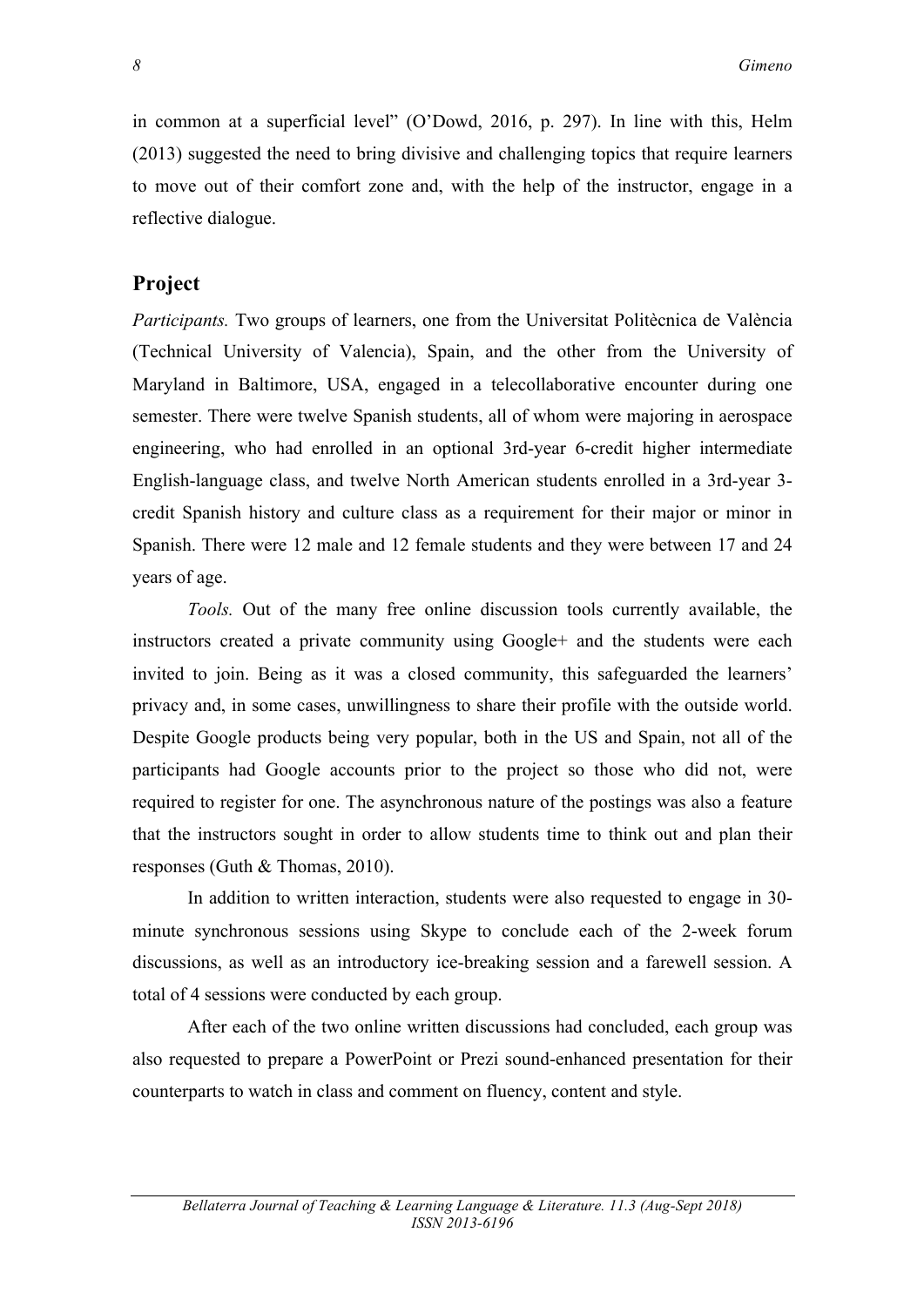Audacity was the software chosen for students to create the main artefact to be peer-assessed, that is, a radiophonic podcast focussing on one of the topics discussed within the subject.

Lastly, SoundCloud was used in order to upload and share the podcasts for all the group members to listen to and assess.

*Procedure.* Organized into 6 groups, each with two participants from the USA and two from Spain, students initiated the project by introducing themselves to their counterparts in the forum. Subsequently, the students participated in three discussions, each of which took place over a period of two weeks, within the Google+ community. The first focused on the discussion of the TED Talk "The Danger of a Single Story" by novelist Chimamanda Adichie (2009). Discussions 2 and 3 focused, on the one hand, on immigration and, on the other, nationalism and patriotism. In order to allow all the students to interact in their target language, the discussion on immigration took place in Spanish and the discussion on nationalism/patriotism took place in English.

In order to boost debate, each of the cultural discussions were initiated in class and guided by the instructors, who also provided links and articles to start the conversation. Both groups used the same links and articles as a starting point. After the initial in-class conversation, learners continued the online discussion in their respective groups for two weeks. The two discussion topics addressed issues that were particularly significant at the time of the project, having a huge repercussion in the media in both countries<sup>1</sup>. Discussions continued throughout the two weeks in student-led teams. Following Arnold and Ducate (2006), Oskoz (2009, 2012), and Weasenforth, Biesenbach-Lucas & Meloni (2002) each group was assigned a leader per topic whose mission was to initiate, maintain and close each of the discussions and summarize the comments posted by all of the other group members. All of the group members were also required to provide personal opinions and share personal experiences, integrate ideas from their classmates' contributions into their own comments, search for additional information, and ask questions that would help maintain the conversation. All of the learners were required to post a minimum of four comments per topic. Following Oskoz & Pérez-Broncano's (2016) advice, the instructors discretely participated in the

<u> Andreas Andreas Andreas Andreas Andreas Andreas Andreas Andreas Andreas Andreas Andreas Andreas Andreas Andreas</u>

 $<sup>1</sup>$  This was due to the presidential elections taking place in the USA when Donald Trump won and the</sup> debate in Spain regarding the independence of Catalonia.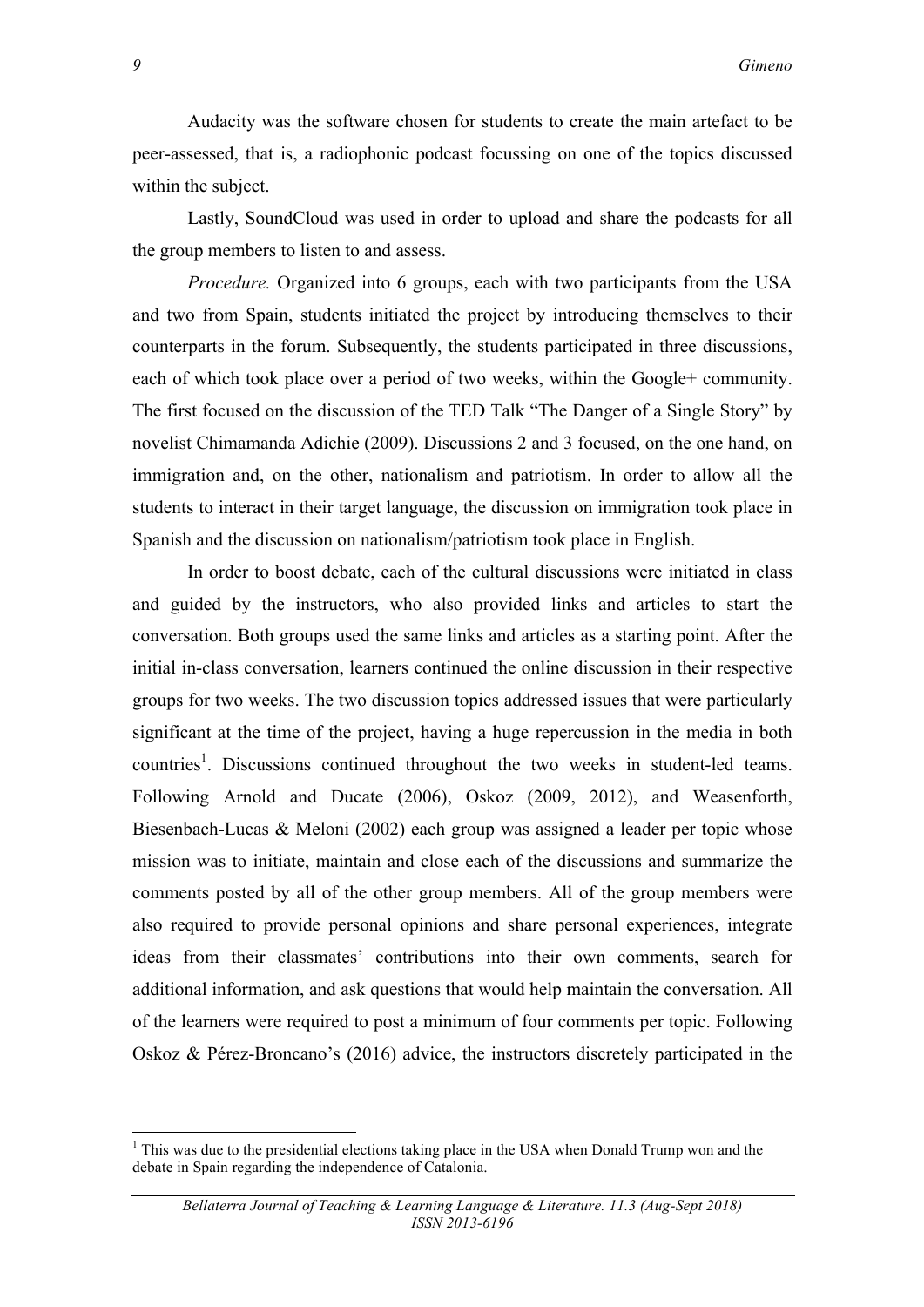online discussions in order to encourage exchanges when any of the groups kept silent for too long and to bring different perspectives into the discussion.

## **Research questions**

The research questions posed aimed at gathering relevant information in order to determine areas of improvement:

- 1. What are the learners' general expectations toward the telecollaboration project?
- 2. What are the perceived benefits and challenges of the telecollaboration project?
- 3. Have the learners' expectations been satisfied?

## **Survey**

Before starting the telecollaboration exchange project, the instructors collected information on learner profile and expectations by means of a pre-project questionnaire. Upon completion, the learners again completed a questionnaire to gather relevant data regarding overall satisfaction, personal opinions and suggestions for improvement.

In total, 21 students completed the pre-questionnaire (10 from Spain and 11 from the US)

The initial questionnaire was divided into the following 5 parts and included 52 enquiry items based on a 7-point Likert scale plus 4 open-ended questions:

- 1. Demographics. (15 items)
- 2. Motivation toward language learning. The various uses and frequency in using ICT both as study tools and as leisure items. Their attitude toward working together with other students. Collaborating with international students. (10 items)
- 3. Their overall attitude toward Telecollaboration. (9 items)
- 4. Their level of cultural awareness. (18 items)
- 5. Their attitude toward learning languages in an intercultural setting. (4 items)

The post-questionnaire was divided into the following 5 sections, with a total of 55 questions using a 7-point Likert scale and 10 open-ended questions:

- 1. Demographics. Use of the internet and social networks. Attitude toward the final project artefact – a radiophonic podcast (14 items)
- 2. Motivation toward language learning and ICT. Attitude toward working collaboratively with fellow students (9 items)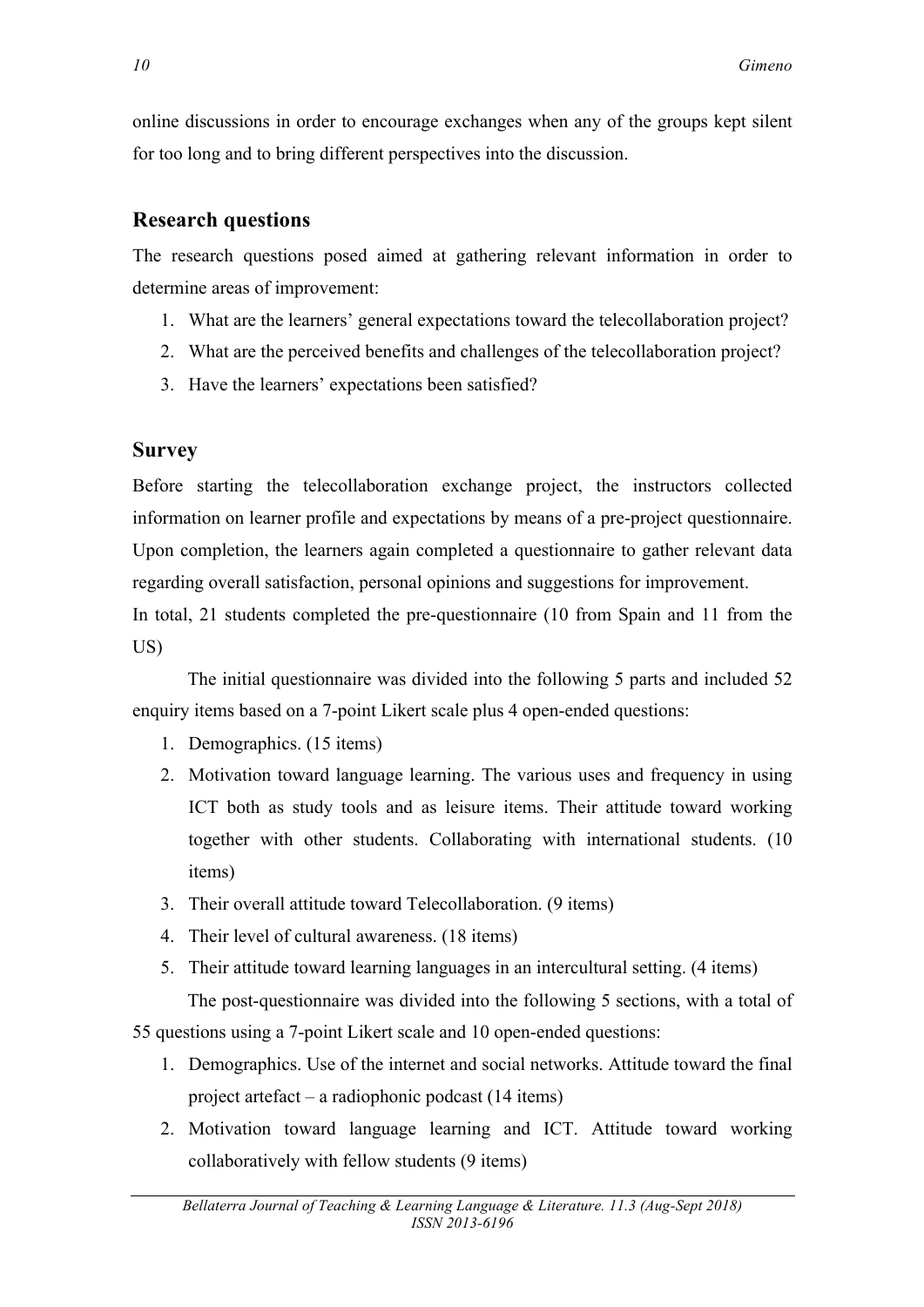- 3. Attitude toward the Telecollaboration project. (9 items)
- 4. Cultural awareness. (18 items)
- 5. Attitude toward learning languages in a multicultural setting. (15 items)

Each variable was composed of a number of defining items and analysed qualitatively and quantitatively.

## **Results and discussion**

*Pre-questionnaire.* The pre-project questionnaire provided us with ample information in terms of learner profile and expectations.

Only 1 had previously created a podcast (4.76%) and that same person was the only one that strongly agreed to the statement "Making a podcast for my language class would be fun" (Q12). Nearly half of them (47.62%) had no opinion and just over a third (33.34%) had a positive feeling about this. However, when asked if "Making a podcast would be a good way to show language knowledge" (Q13), the majority (85.72%) agreed with this to some extent, contrary to believing that "Making a podcast would be a good way to show my cultural knowledge" (Q14), which only amounted to 2 thirds (66.68%). Additionally, two thirds (66.67%) agreed to being anxious about the thought of creating a podcast for class (Q15).

Except for 1 person, all of the others agreed to being motivated to learn English/Spanish at University.

Regarding use of technology to learn a foreign language (Q17), 4 of them had barely used technology for this purpose (19.04%), whereas just over half of them (52.38%) had. None of them manifested being against the use of ICT to learn a FL (Q18). Furthermore, they all that they would enjoy using ICT (Q19) and that it could help them develop their language skills.

When asked whether they enjoyed working with other students in the language class (Q21), 80.95% said they did, while 14.29% were undecided about this and only 1 of them denied this. Just under a quarter (19.05%) were unsure whether working with other students would help them learn the foreign language (Q22) but 71.44% were favourable to this idea. Only 3 students (14.28%) had any previous experience working with students from other countries through telecollaboration (Q23), while 76.19% had never done this before. Strangely, 19.05% were uncertain.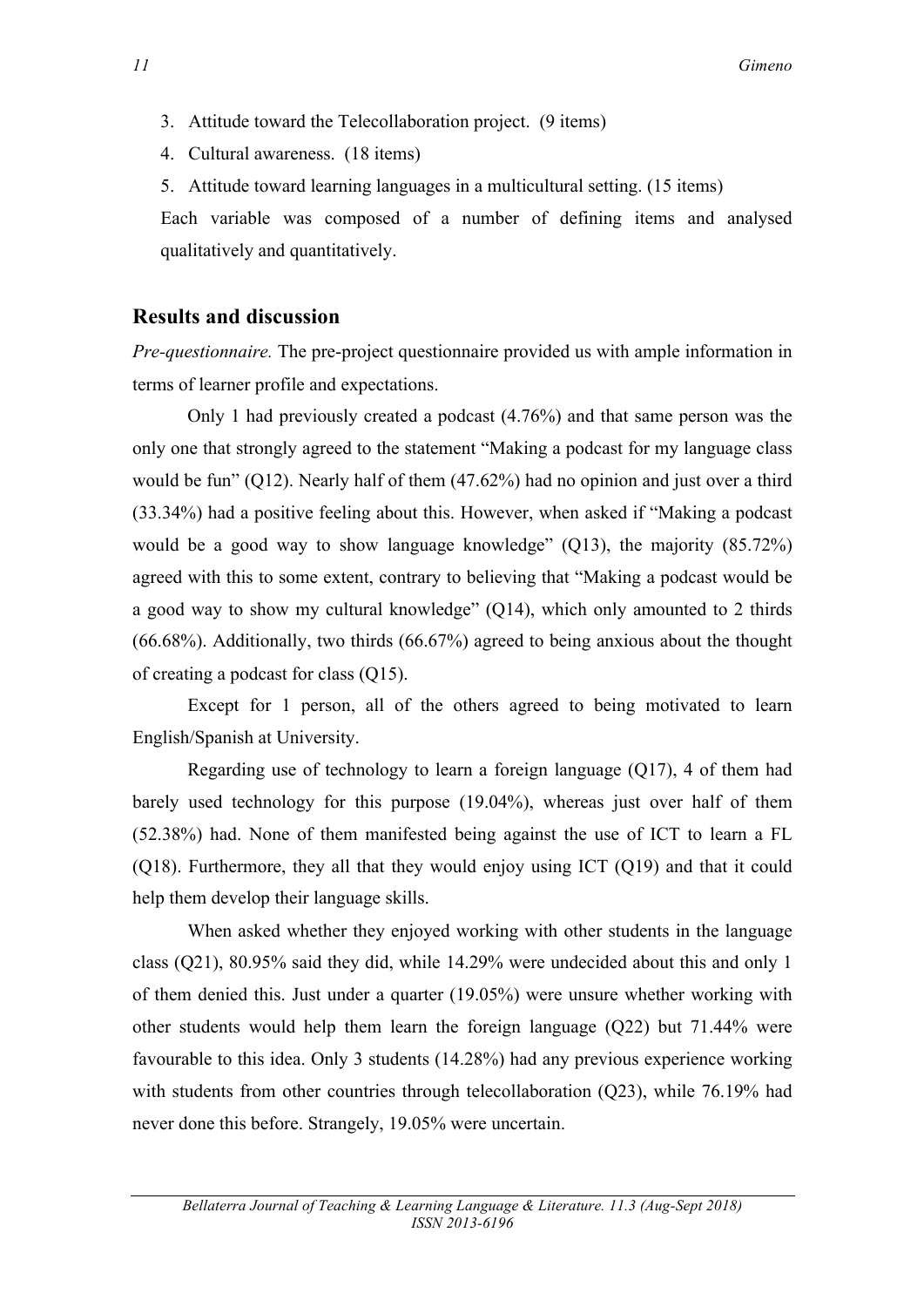When asked whether they preferred working on their own in class (Q25), there was a variety of responses and, therefore, no clear tendency:

| <b>STRONGLY</b><br><b>DISAGREE</b>            | <b>DISAGREE</b> | TEND TO NEUTRAL TEND TO<br><b>DISAGREE</b> | <b>AGREE</b> | <b>AGREE</b> | STRONGLY TOTAL WEIGHTED<br><b>AGREE</b> | <b>AVERAGE</b> |
|-----------------------------------------------|-----------------|--------------------------------------------|--------------|--------------|-----------------------------------------|----------------|
| 9.52% 9.52% 9.52% 23.81% 14.29% 19.05% 14.29% |                 |                                            |              |              |                                         |                |
|                                               |                 |                                            |              |              | $\sim$ 5                                | 438            |

**Figure 1.** Responses to question 25 asking whether students preferred working on their own in the FL class

Although 3 students (14.29%) did not have an opinion as to whether they would like to participate in a telecollaborative exchange (Q24), the vast majority were indeed all for it (85.72%) and another 85.72% agreed that such a methodology would help them improve their language skills (Q26). Here again, 14.29% were unsure. Nearly the same proportion was reported when they were asked whether they thought a telecollaborative exchange project would improve their cultural skills in the FL (Q27), i.e. 9.52% were uncertain and 90.48% had a favourable opinion. Furthermore, 76.19% thought it would be fun (Q28) but they did not see telecollaboration as helping them improve their ICT skills (Q29), i.e. 28.57% were unsure about this and 71.43% were more optimistic about this.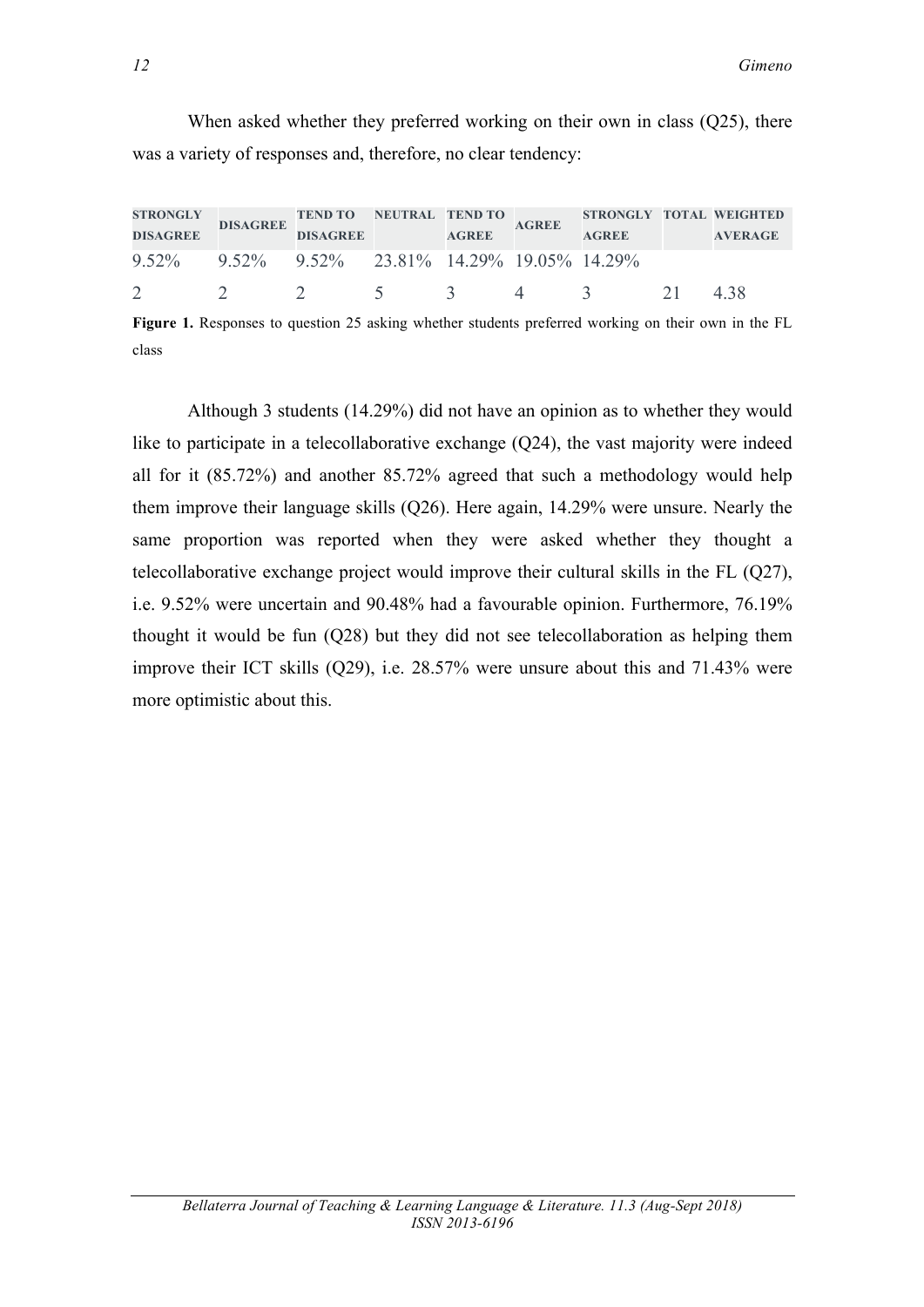

**Figure 2.** Student perception regarding the benefits of participating in a telecollaboration exchange project with overseas partners (out of a scale of 7)

As we can see, the three major benefits are perceived to be a) improving their FL skills; followed by b) experiencing real life interaction with native speakers of the FL they are seeking to improve; and, c) a chance to meet new people. Bring students closer to the L2 culture, which was one of the projects main aims, came in  $4<sup>th</sup>$  place out of the 9 suggested benefits.

Regarding the learners attitude toward interacting with people belonging to other cultures, overall, students from both sides of the Atlantic were very positive and were open-minded about this. However, it was a bit alarming to see that there were quite a few, in each of the attitudinal questions, who had no definite opinion.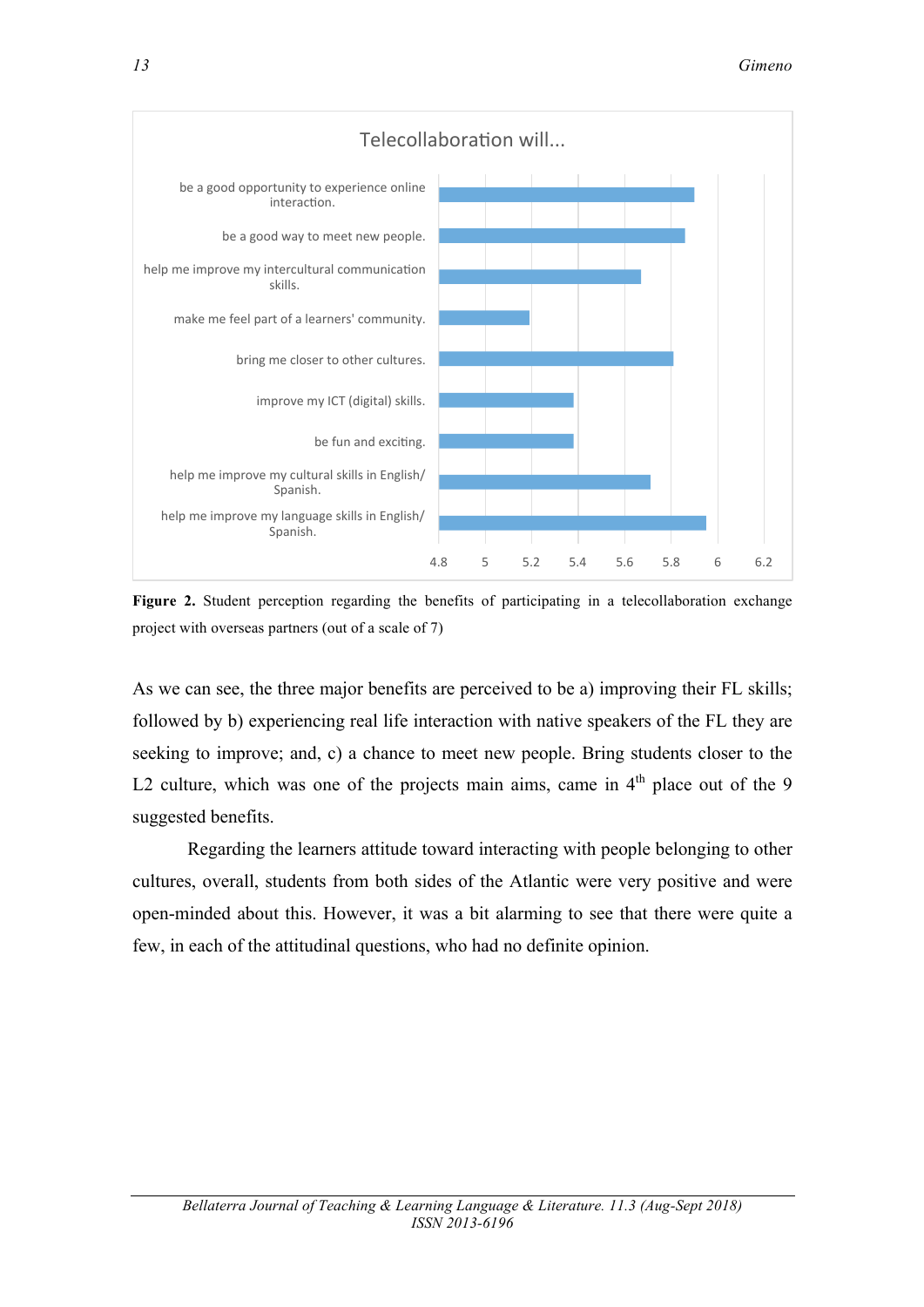#### Cultural awareness



**Figure 3.** Learners's cultural awareness and attitudes towards other cultures

Regarding Q55, which queried about the learners' perceptions in terms of the potential challenges of participating in a diverse, multicultural setting to improve a FL, it was interesting to see that, despite the fact that our learners did envisage a few challenges, none of these were unsolvable. The following are examples of their uneasiness.

- *Communication*
- *I think the first meeting will be the hardest because of the "shame".*
- *People are all at a different level speaking-wise and that could leave some people feeling left out.*
- *Certain words mean different things in different countries/cultures. It could potentially cause some awkward situations.*
- *The conversations between both groups of people*
- *I do not think there are many challenges if everyone tries to have a good communication.*
- *Make a fluent conversation in a language that is not my own (natively).*
- *If there are time differences (e-collaboration), language barriers.*
- *Having very strong opinions and not able to accept certain aspect of other cultures*
- *Sometimes sentiments are not as easily translated*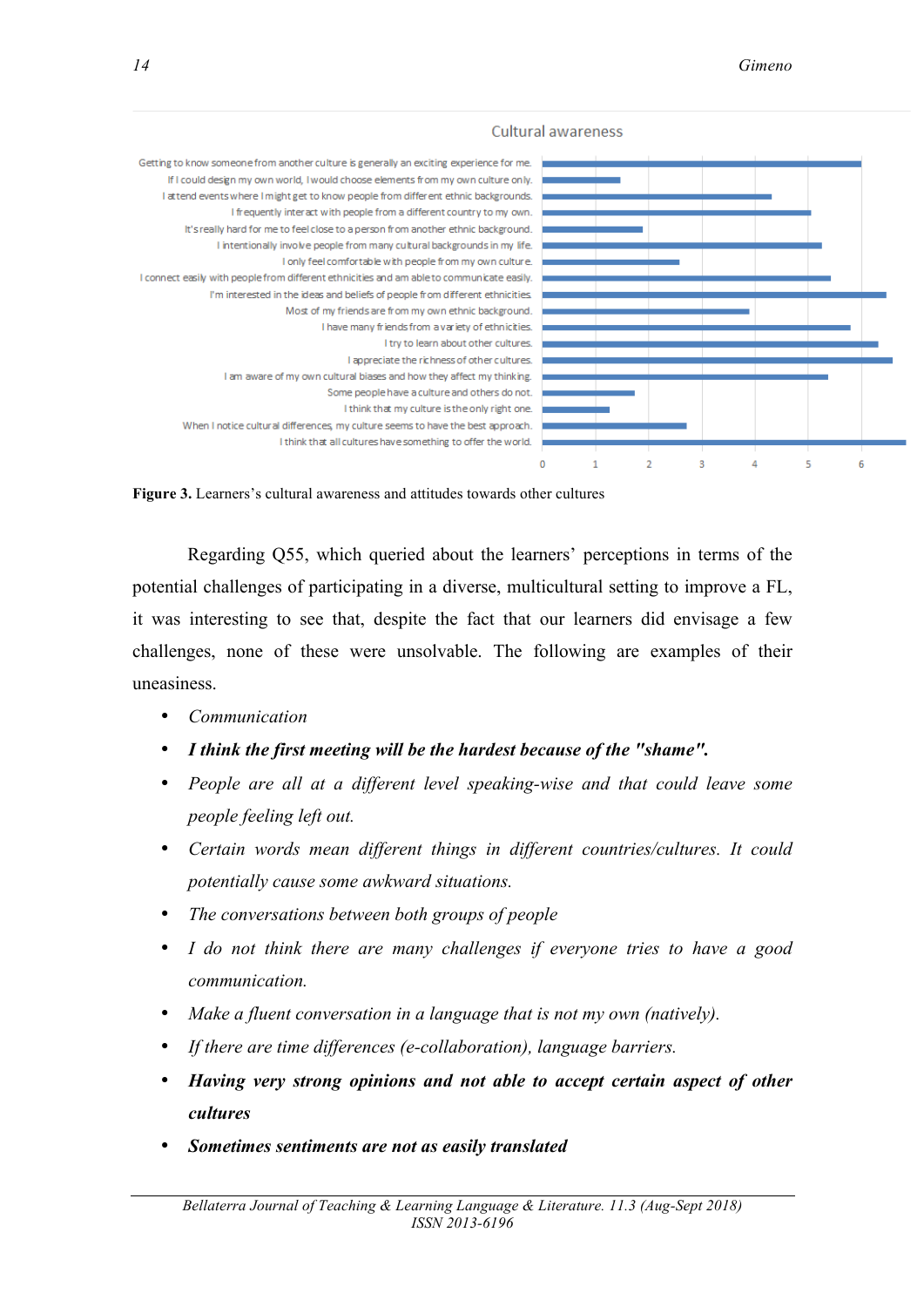- *There will likely be somewhat of a language barrier - fluency will likely not be 100% between any of the students.*
- *My Spanish isn't at the level that I want it to be yet, but I am working hard every day toward my goal (fluency).*
- *Setting aside your own beliefs in order to be more receptive of other's.*
- *To get in touch with the other students.*
- *Tal vez tenga que ver las cosas desde la perspectiva de las personas que son diferentes a ti mismo.*
- *I do not think a multicultural environment for learning is more challenging than one that is not, maybe there is the language barrier but I do not think that is critic at the university level*

In these explanations, we find three ideas interesting. Firstly, recognizing that being shy to speak face-to-face (via Skype) can become a handicap for successful communication; secondly, being aware that they may be confronted with intransigent counterparts; and lastly, that one of the most difficult things to transmit in a foreign language are feelings.

As we can see in Figure 4, all of the students perceived that participating in the Google+ private community that had been set up for the project would be helpful for all 11 items the instructors suggested in the survey.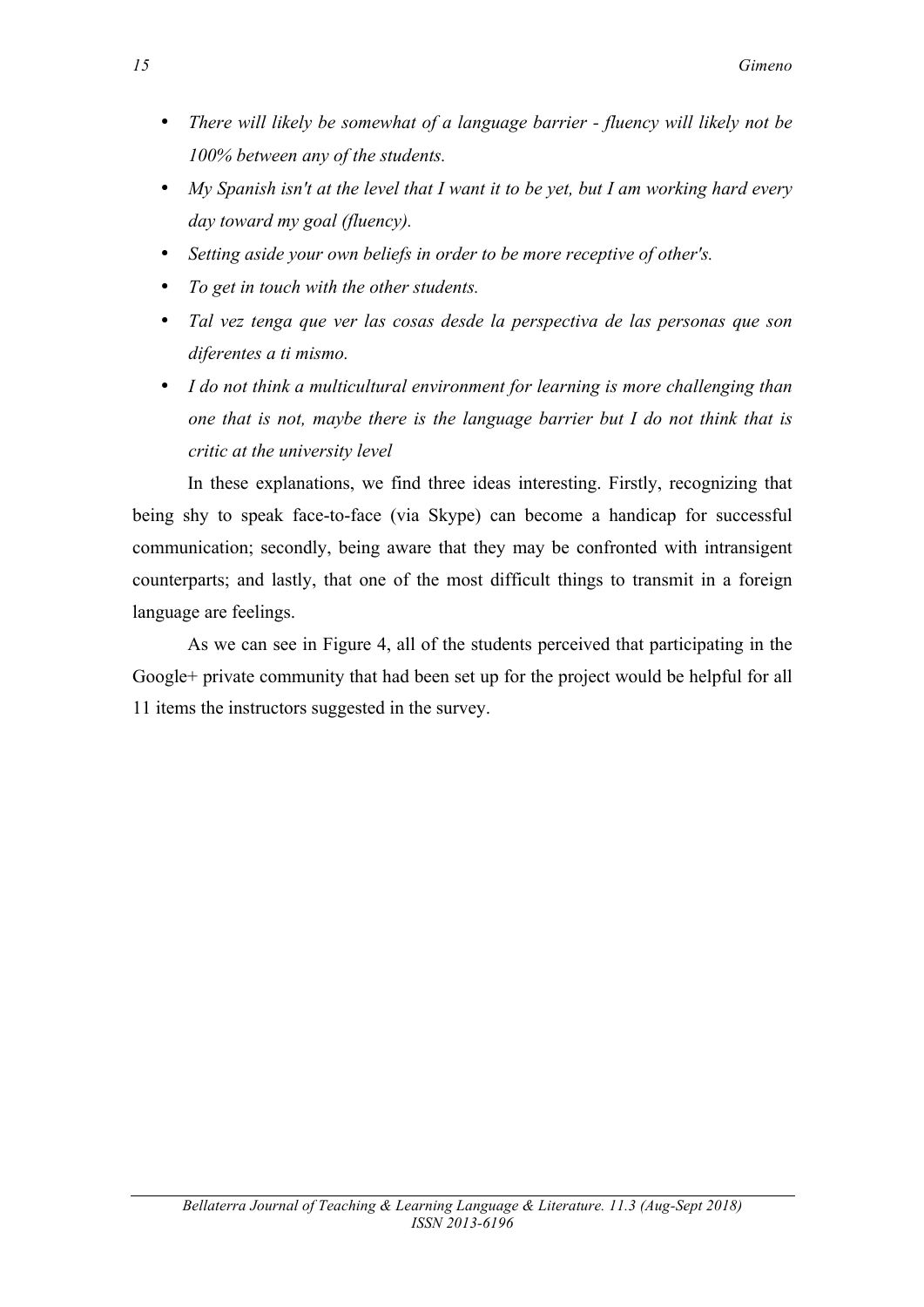

**Figure 4.** Attitude towards participating in the Google+ private community forum (on a 7-point scale)

Nevertheless, four major benefits stood out as being particularly valuable: 1) becoming more fully aware of how each perceived the others' culture; 2) understanding how others perceived the world; 3) providing an alternative perspective regarding the cultural issue being discussed; and 4) understanding the different topics (e.g. immigration, nationalism) can be explained from various perspectives. The least useful aspect of participating in the forums was thinking that this could help them learn facts about their own culture.

Lastly, when the students were asked about their learning expectations in producing the course artefacts, which consisted of a radiophonic podcast dealing with one of the cultural topics discussed in the online forums during the project, opinions were equally divided in two broad categories. On the one hand, some thought that creating the podcasts would help them to improve their speaking and communication skills in particular (a linguistic focus), and others thought that these would also contribute towards their understanding of cultural issues and improve their intercultural communication skills.

*Post-questionnaire.* The post-questionnaire was conducted after concluding the project in order to analyse student satisfaction and thus be able to correlate data with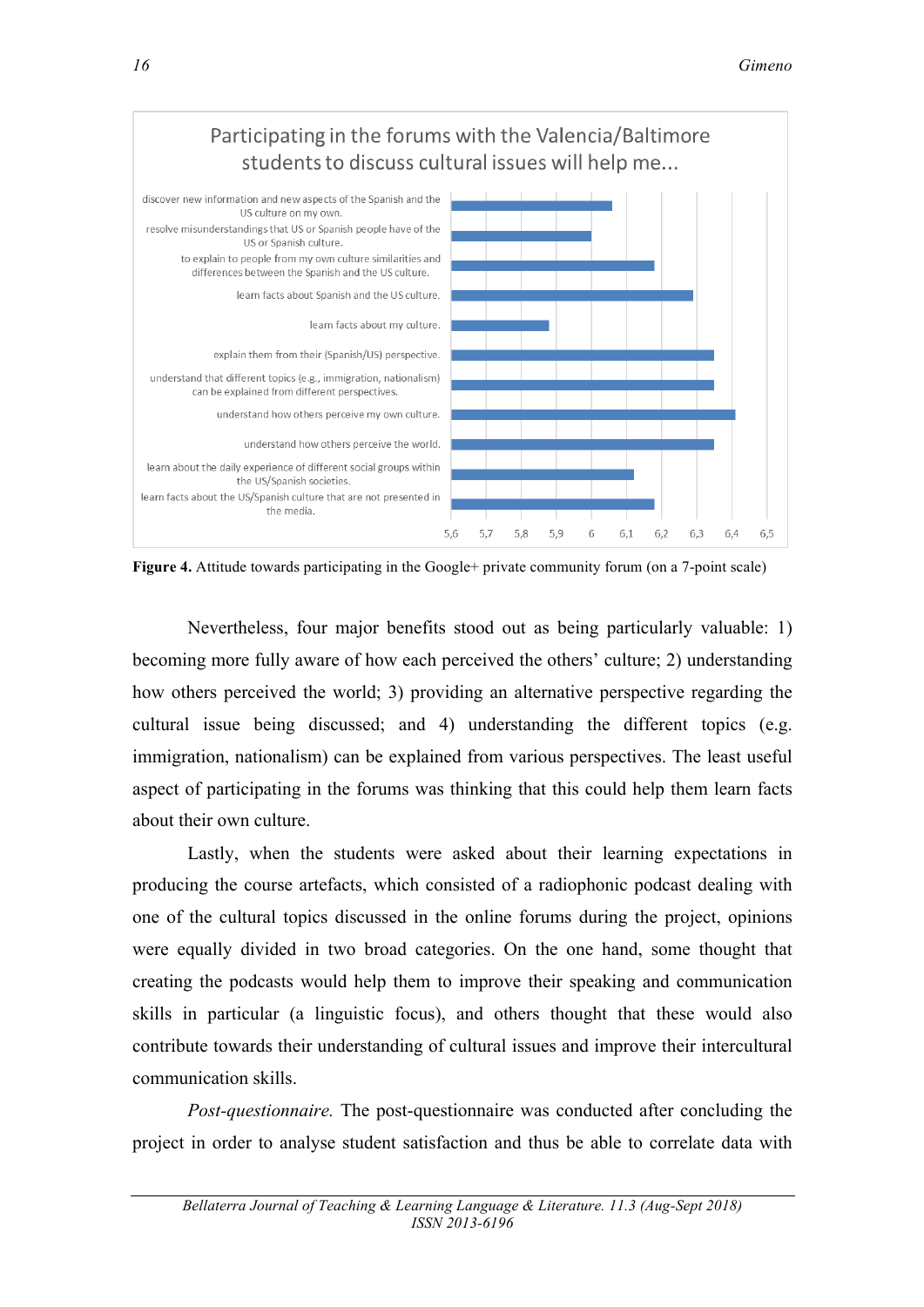their expectations as reported in the pre-questionnaire. The data was collected separately by country. Therefore, in what follows, we shall compare the results specifying whether they correspond to American or Spanish students. Three quarters of the US class completed the final survey: 9 out of 12 students (75%). Of these, 8 were female and 1, male. In Spain, however, only 7 out of 12 students completed the questionnaire (58%). Of these, 5 were male and 2, female.

Although the instructors gathered a wealth of data from the survey, in what follows we shall only focus on three crucial aspects. That is:

- Our learners' degree of satisfaction upon participating in an intercultural telecollaboration project and compare it with their opinion at the outset.
- Our learners' degree of satisfaction upon contributing to the cultural discussion in the ad hoc forums.
- Our learners' degree of satisfaction upon having to create a radiophonic podcast as the final course requirement.

USA: Regarding *Q11 "Making a podcast for my language class was fun",* student satisfaction was reported to be greater than they had originally envisaged in the prequestionnaire. Only 1 student  $(11.11\%)$  tended to disagree, 3 (33.33%) were neutral and over half of them (55.55%) were happy with the experience. The following two comments are particularly clarifying, especially because the task was perceived as constituting a "low stress environment", which is obviously one of the main aims, i.e. to avoid learners feeling threatened by the telecollaboration project.

[US student #6] *Looking back, making this podcast was fun. For me, it was a great way to practice my language skills, especially because I had a helpful teacher and an awesome partner. We got to discuss current events/current themes that are important to the average college student, as well as hear other perspectives from students halfway across the world. Overall, I enjoyed the project and it held my interest from beginning to end.*

[US student #2] *I thought it was a fun and low stress environment to force me to practice my spoken Spanish.*

In Spain, however, 2 students were neutral (28.57%) and the rest were highly satisfied (71.43%). This is probably due to the fact that the Spanish students belong to a technological university were they are accustomed to using technology and subjectspecific software on a daily basis as an institutional policy.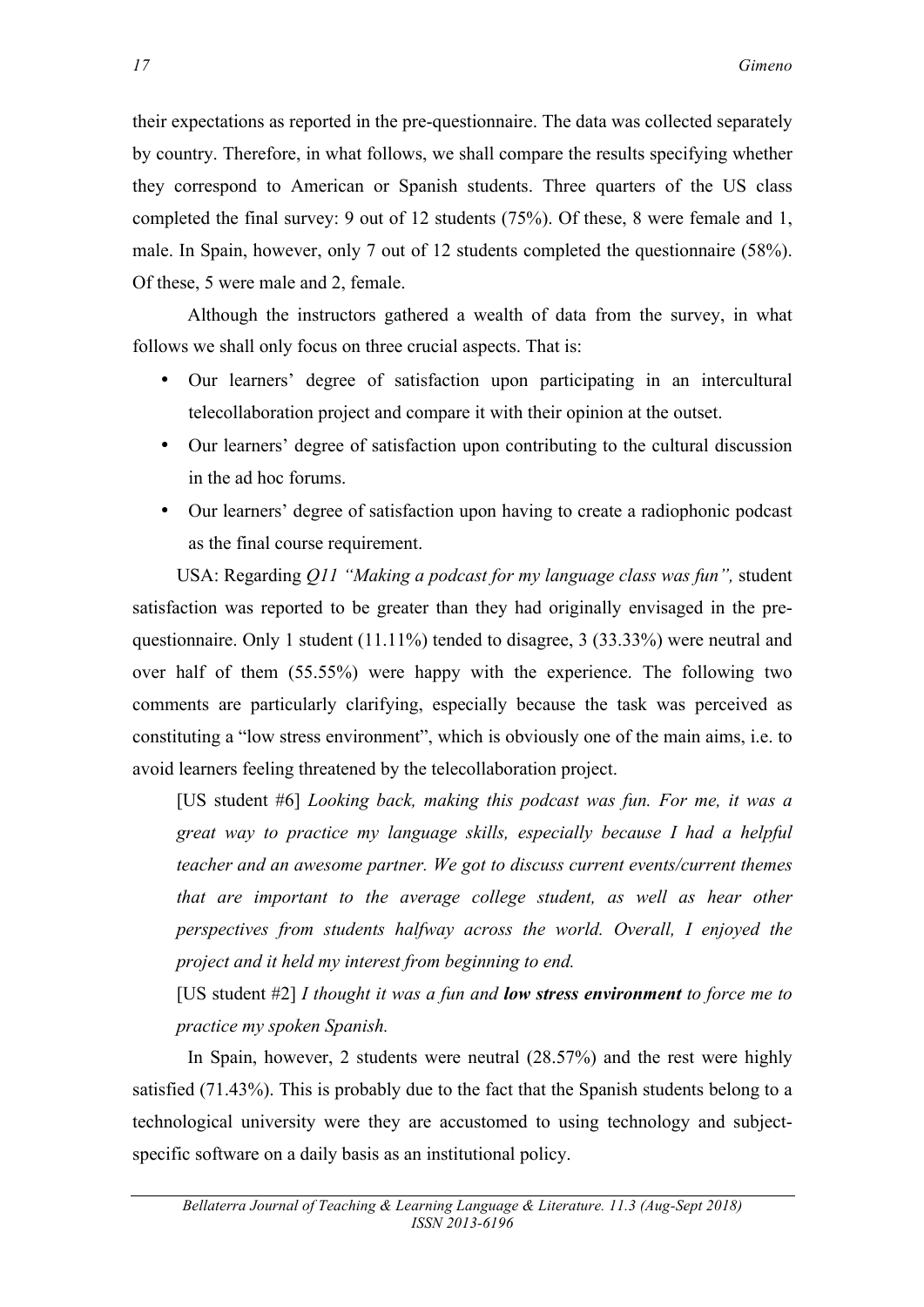USA: As regards *Q13 "Making a podcast was a good way to show my cultural knowledge",* except for 1 student who disagreed (22.22%) and 2 students who did not have a clear opinion on this (22.22%), the remaining 55.55% were convinced that the task was a way of conveying what they knew about the cultural topic the podcast focused on, but they are also implicitly recognising that they had learnt new things about the L2 culture in the project and were able to put that new knowledge at the service of final task, to be assessed by their peers and/or instructor. One of the students pointed out that:

[#6] *Culturally speaking, this project was awesome. It's not too often that you're given the opportunity to build meaningful relationships with students thousands of miles away, so this was a really interesting and unique project. We got to share ideas, share values, and share cultural views with other students from Spain, and it was always interesting to compare and contrast the information/ideas as the discussions online/via Skype progressed.*

Regarding the *Spanish* students, bar 3 who were not sure (42.86%), the remaining 57.14% agreed that this was the case.

USA: Moving on *to the learners' perception of how the telecollaboration project had helped them (Qs 24 to 32),* students were asked to score 9 possible reasons. As we can see in Figure 5, in a 7-point scale, three of these clearly stood out: a) being able to interact in a real life situation with fellow university students of their own age; b) being able to meet new people who, like themselves, were studying an undergraduate degree; and c) being able to improve their intercultural communication skills. The fact that this last reason stood out together with the other two in first place was of great satisfaction to the instructors because it was naturally one of the main aims of the project itself. The two reasons that came in second place also related to a cultural aspect: a) having been able to become more closely acquainted with the L2 culture, and b) having been able to improve their cultural skills in L2.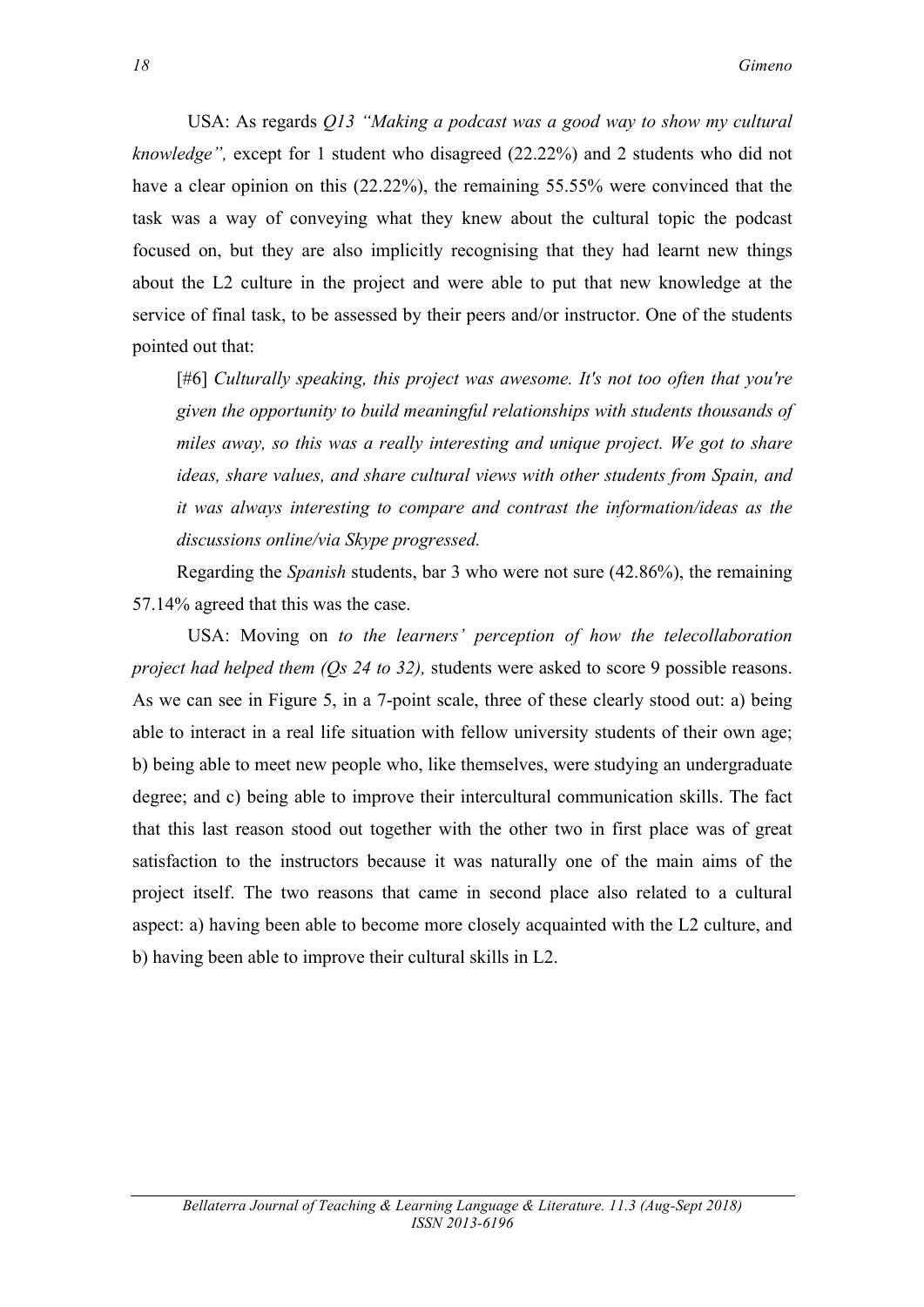

**Figure 5.** US students' perception in respect to how telecollaboration had helped them

Overall, the Spanish students rated all the categories higher than the US students, thus showing a slightly higher degree of satisfaction, possibly because the whole project was seen as being innovative, which led to motivation. These students highlighted the opportunity to experience online interaction with fellow learners followed in second place by three aspects: a) being able to meet new people; b) being able to improve their intercultural communication skills, both of which coincide with the US students, and c) having felt that they belonged to a community of practice (learners' community), which the US students rated lower don the scale.



**Figure 6.** Spanish students' perception in respect to how telecollaboration had helped them

Whereas Spanish students thought that telecollaboration had helped them the least in improving their ICT skills (which is only natural considering their technological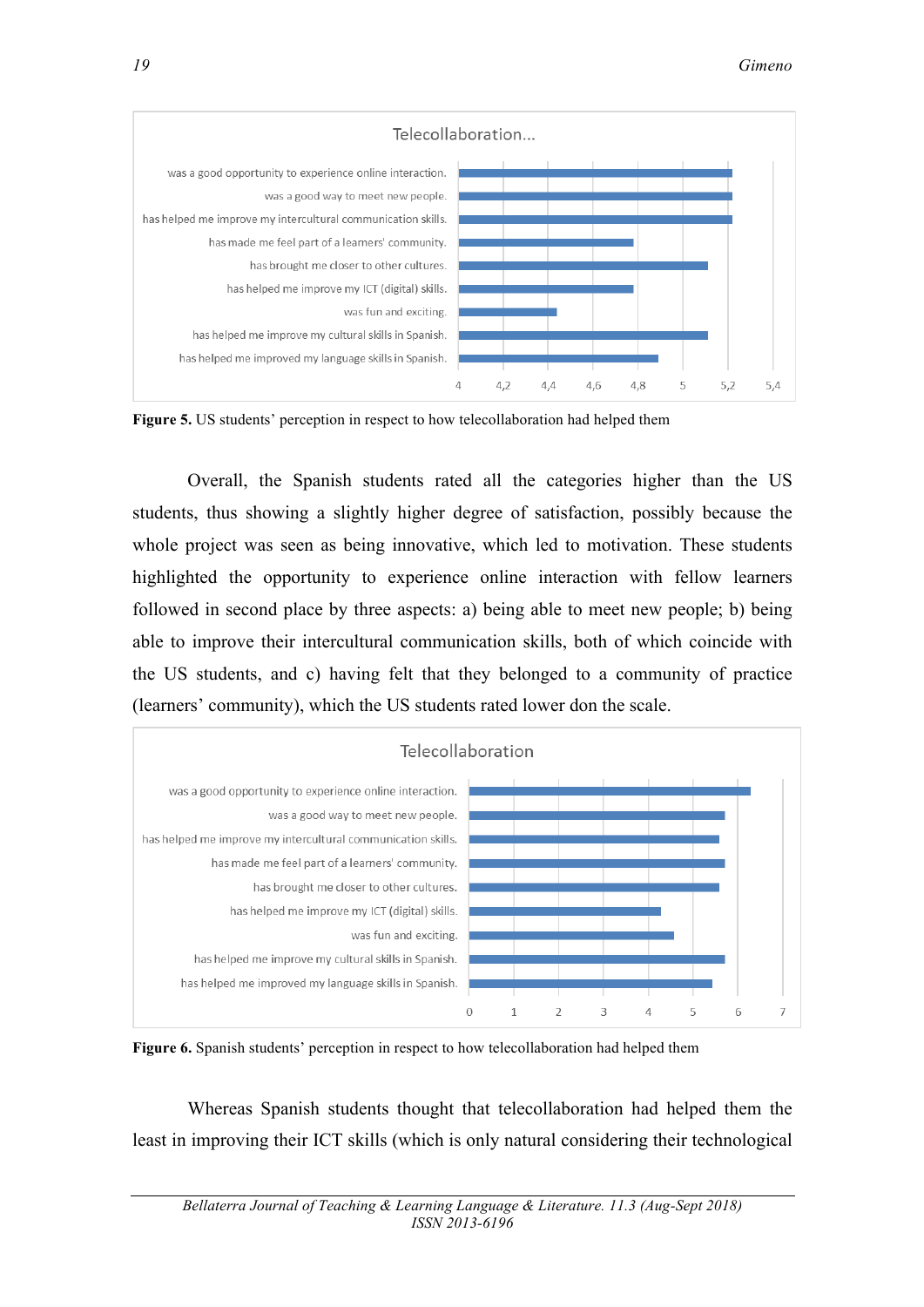profile), their US counterparts rated telecollaboration being "fun and exciting" the lowest.

Compared with what the students believed at the outset about telecollaboration (See Figure 2), these results correlate with their initial beliefs on both sides of the Atlantic.

USA: In relation to the benefits of participating in the online forums to discuss cultural issues with their counterparts (Qs 55 to 65), 4 aspects primarily stood out: a) learning facts about their exchange partners' culture; b) having been given the opportunity to explain the cultural issues under debate (immigration and nationalism/patriotism) from the perspective of their own culture; c) acquiring an insight into how one's culture is perceived by others thousands of miles away; and d) having had the opportunity to learn facts about their counterparts' culture that are not presented in the media.



**Figure 7**. US students' perceived benefits of participating in the online forums (7-point scale).

Like the US students, the Spanish students also perceived that participating in the forums had helped them understand how others perceive one's own culture but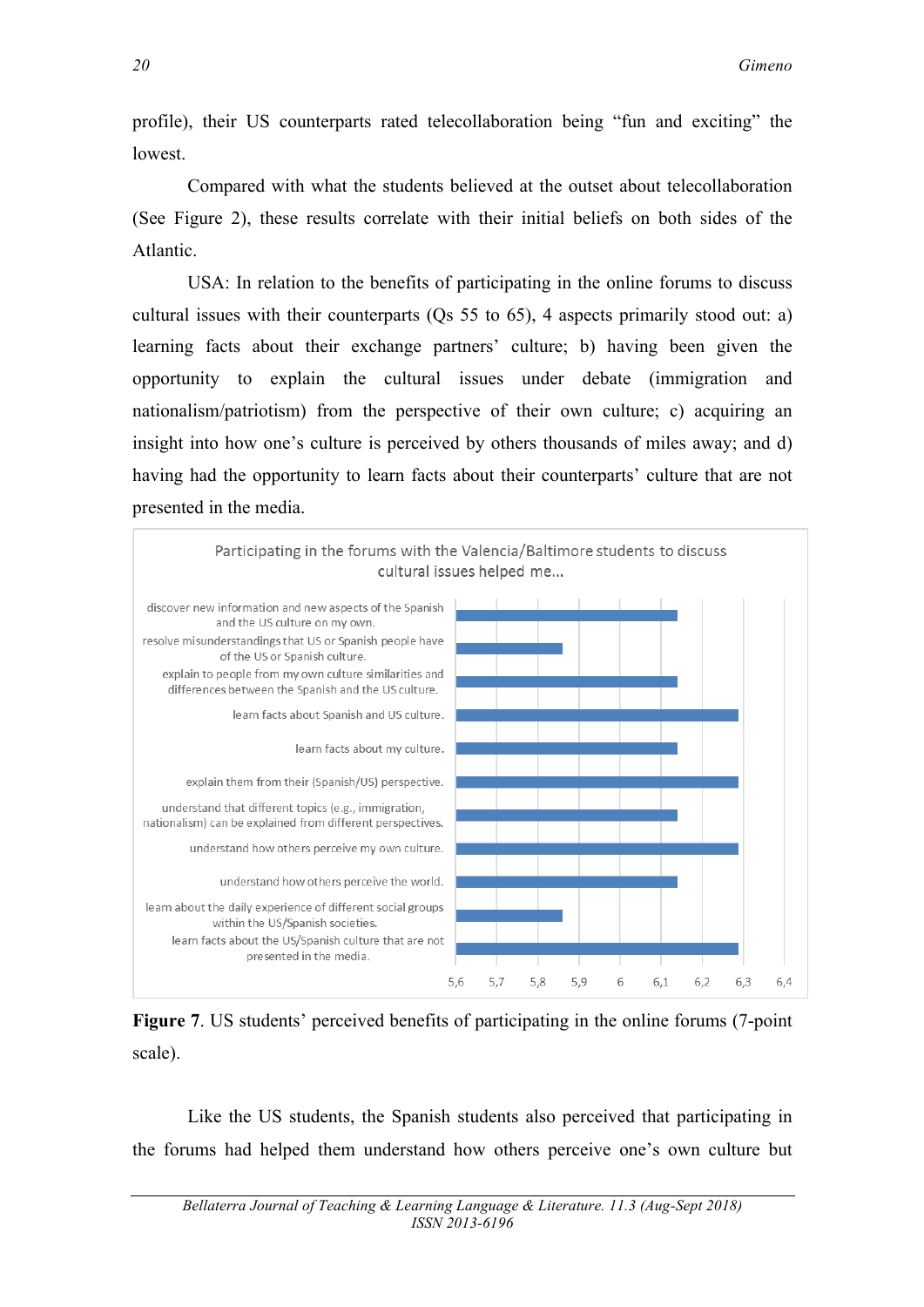differed in other aspects. In particular, they pointed out the that forums had helped them discover new information and new aspects about the L2 culture *on their own* (which implies that, in order to discuss a specific cultural issue pertaining to the L2 culture, they had to investigate the topic and gather relevant information that would allow them to contribute meaningfully to the forum discussions), and also that a given topic can be explained from different perspectives, a fact that no doubt contributes toward becoming more open-minded and tolerant with opposing opinions. Additionally, this last benefit was not foreseen to such a great extent by the students in the pre-questionnaire.

Overall, though, the results derived from the pre-questionnaire correlate to those from the post-questionnaire, which leads us to believe that, in most cases, the leaners were able to foresee how participating in the online discussions would help them in terms of "interculturality".



**Figure 8**. Spanish students' perceived benefits of participating in the online forums (7-point scale)

The students were also requested to *define what they knew about immigration trends* (why and how immigrants move across countries) in relation to the US and Spanish *(Q66*). Despite the fact that their answers did not vary substantially to that reported in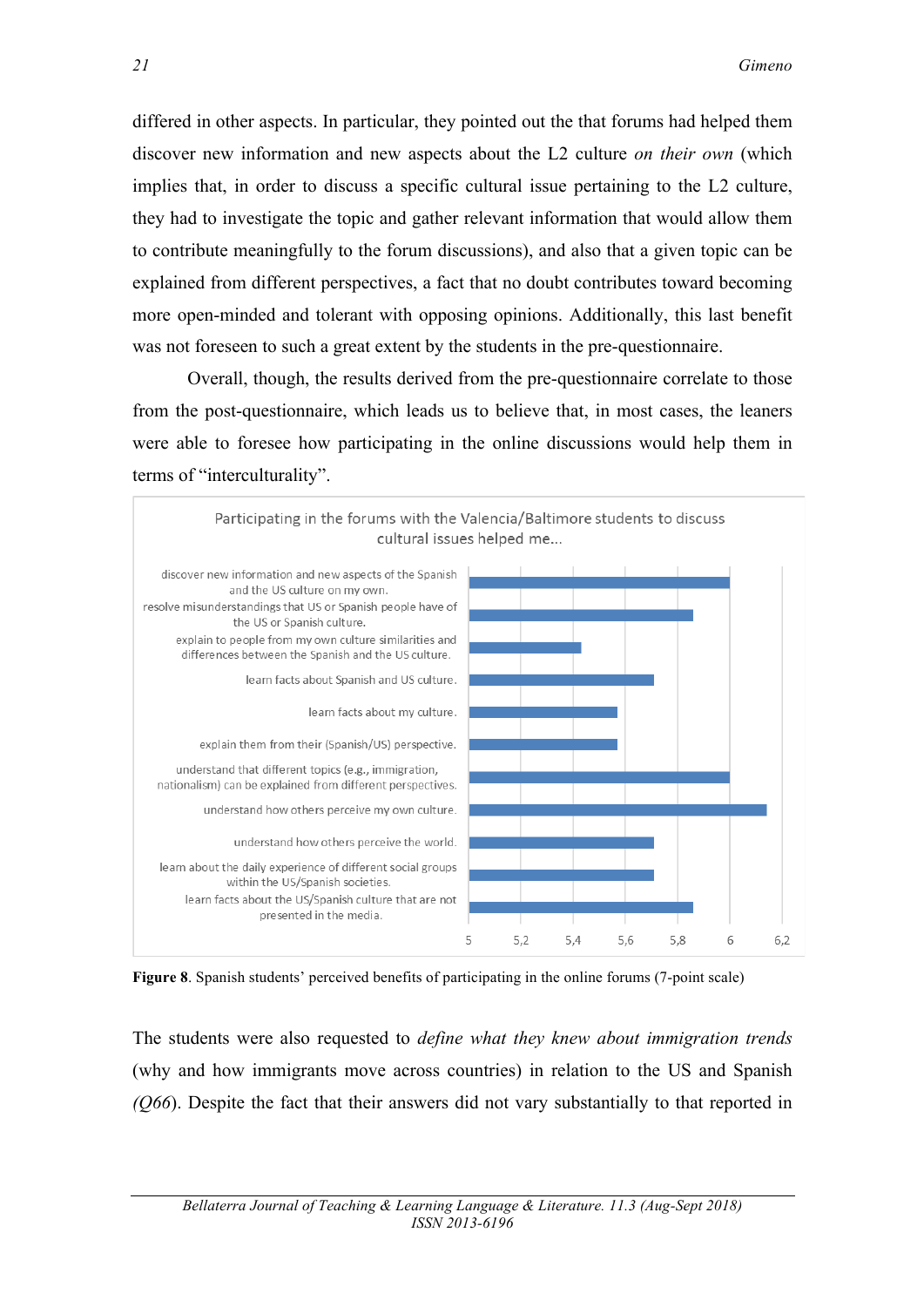the pre-questionnaire. However, the following response illustrates how a learner acknowledges having gained a closer understanding of immigration trends in Spain.

[US student # 2] *My knowledge of immigration with respect to the US has not changed. However, I did not expect to see such a complex immigration pattern with respect to Spain. Now I know that there is a large flux of educated youth out of Spain and into other European countries after the economic crisis in 2008 in addition to the influx of people from Latin American countries into Spain.*

USA and Spain: The instructors also queried about (*Q67*) the students' knowledge about the concept of 'nationalism' in relation to the US and Spain. Most of them pointed out that it was more prominent in the US. The following statement sums up why they reached this conclusion:

[US student #6] *National values and nationalism play a huge role in American life. Although every American has a state that they call home, the majority refer to themselves first and foremost as "American." In contrast, Spanish culture doesn't have that same positive attitude towards nationalism. Spaniards usually identify themselves based upon the autonomous community/region in which they come from (Basque Country, Catalunya, Andalusia, etc) rather than identifying themselves as a "Spaniard."*

Regarding the *type of activity the learners thought was most useful (Q70),* it was interesting to see how the learners differed according to country. The American students (Figure 9) by far preferred the online written discussions conducted through the Google+ private community  $(100\%)$  – that, is interacting with their counterparts and exchanging viewpoints and opinions regarding the topics under discussion– whereas, as we can see in Figure 10, the Spanish learners preferred taking part in and watching the sound-enhanced Powepoint presentations (71.43%) that all the students had to prepare (per university, per group) and deliver after each of the discussion topics had come to an end. That is, the Spanish students watched and discussed in class both the American students' presentations as well as their fellow Spanish classmates' presentations. This proved particularly interesting from the learners' point of view and successful from the instructors' point of view because the activity made them aware how their counterparts had truly incorporated information provided not only from their own research but also from their fellow international "informants" – thus rewarding them with a feeling of having been "useful" and contributing toward the others' learning process.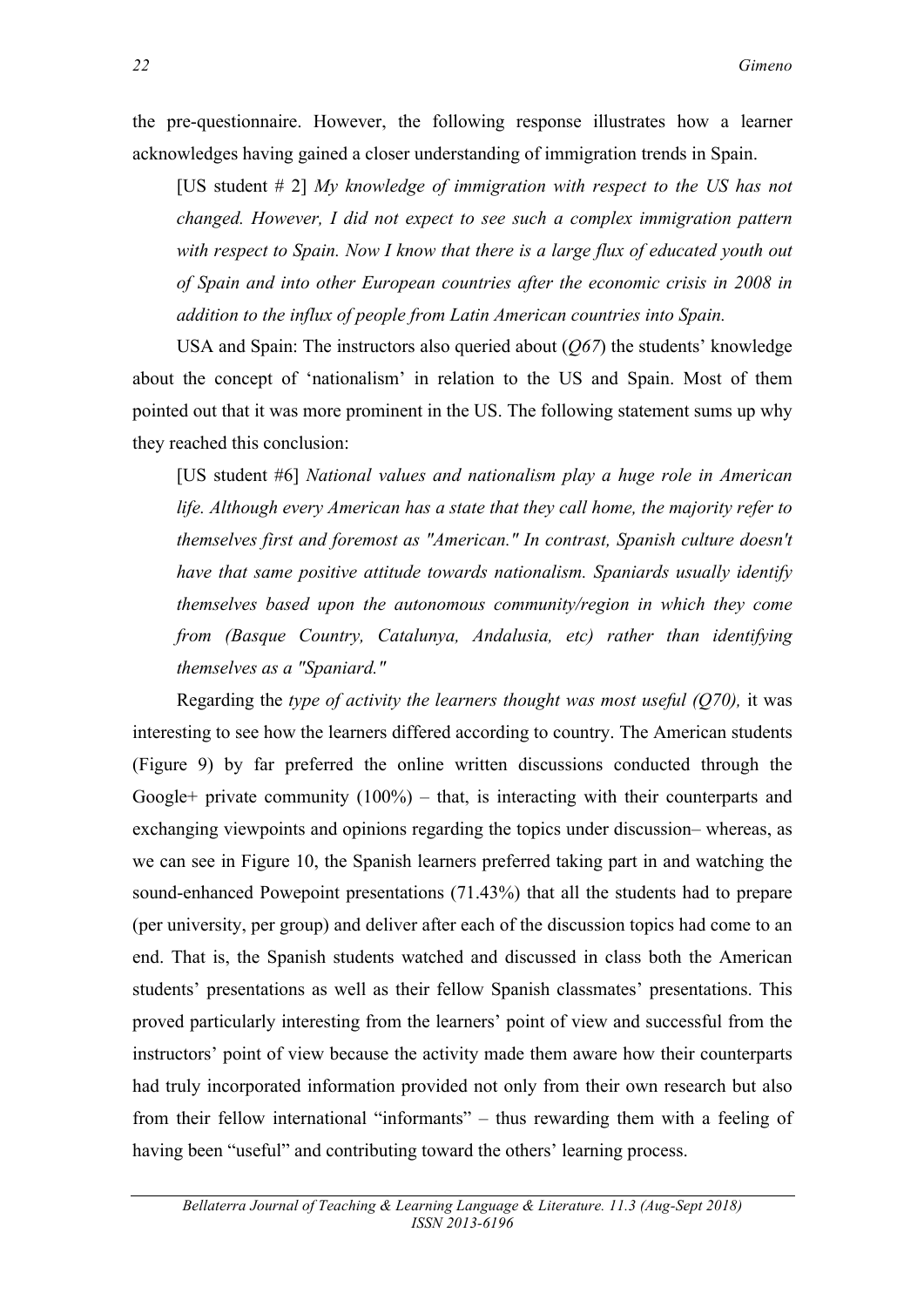

**Figure 9**. US student's perception of what the most useful activity was in the project

In second place the Spanish students preferred the Kahoot quizzes (57.14%) because they enjoyed the gamification component and competing with their class mates and, in third place, came the "face-to-face" synchronous interaction conducted via Skype (42,86%). Whilst the US students conducted this activity in class, due to the 6 hour time difference, the Spanish students conducted the activity late in the evening from their homes, which was an added hurdle that they were, however, happy to overcome.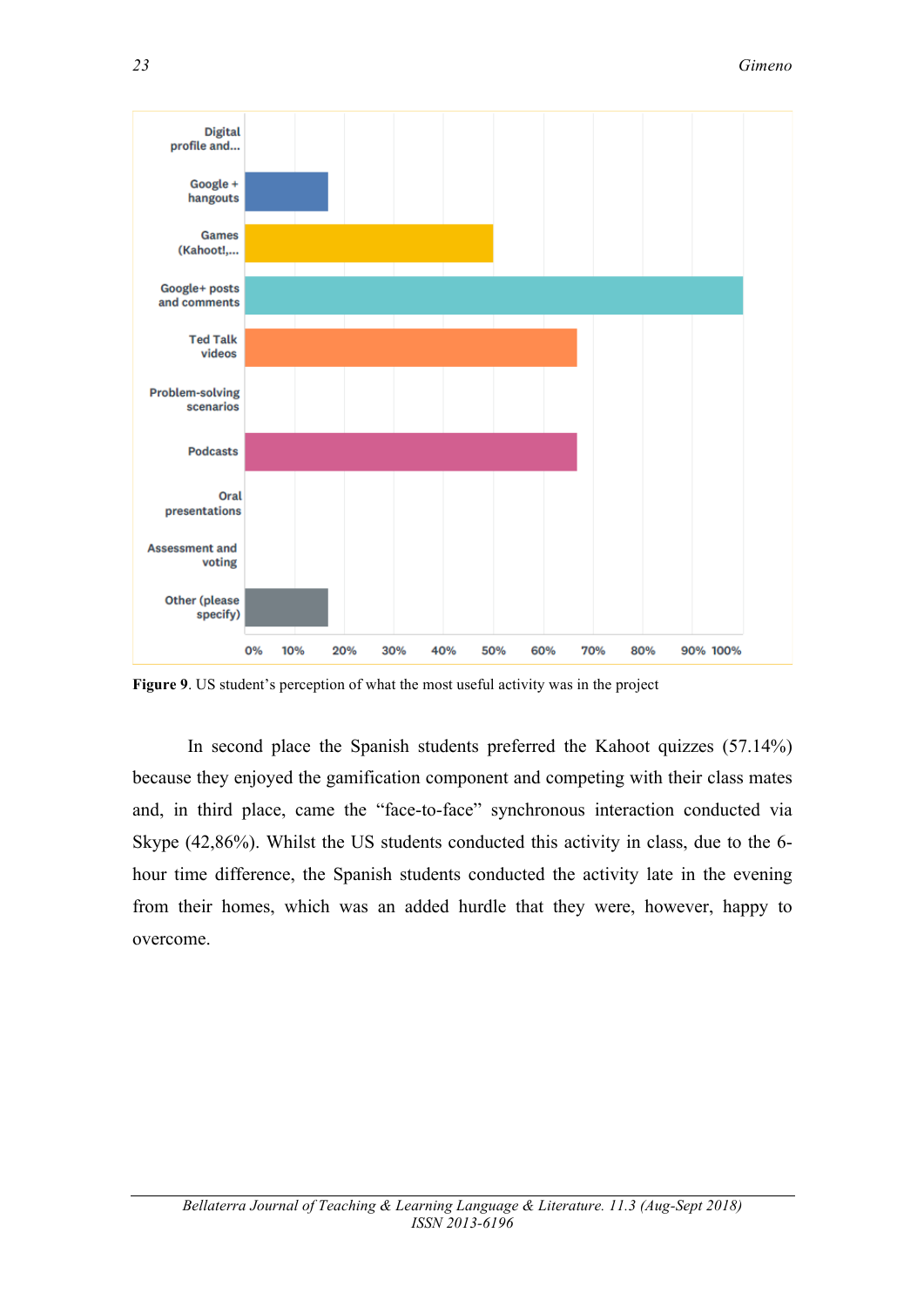

**Figure 10**. Spanish student's perception of what the most useful activity was in the project

Another interesting finding resulted from asking students to write down in one minute as many things as they could about their telecollaboration partners' country and culture (Q71) and the follow-up question inquiring about *how they had obtained that information (Q72)*. Interestingly, students coincide in their responses;  $100\%$  of them – both in the US and Spain– report that their "foreign partners" had told them (Figures 11  $& 12$ ). This reinforces the idea that, at the outset, the students took the task of becoming informants for their counterparts very seriously, which was one of the main aims of the project, i.e. encouraging students to take responsibility over the learning process and provide both appropriate channels where reliable information could be sought and offer their own viewpoints.

However, the other responses differed considerably. The US students reported that their teacher had been an important source of information (83.83%) and also that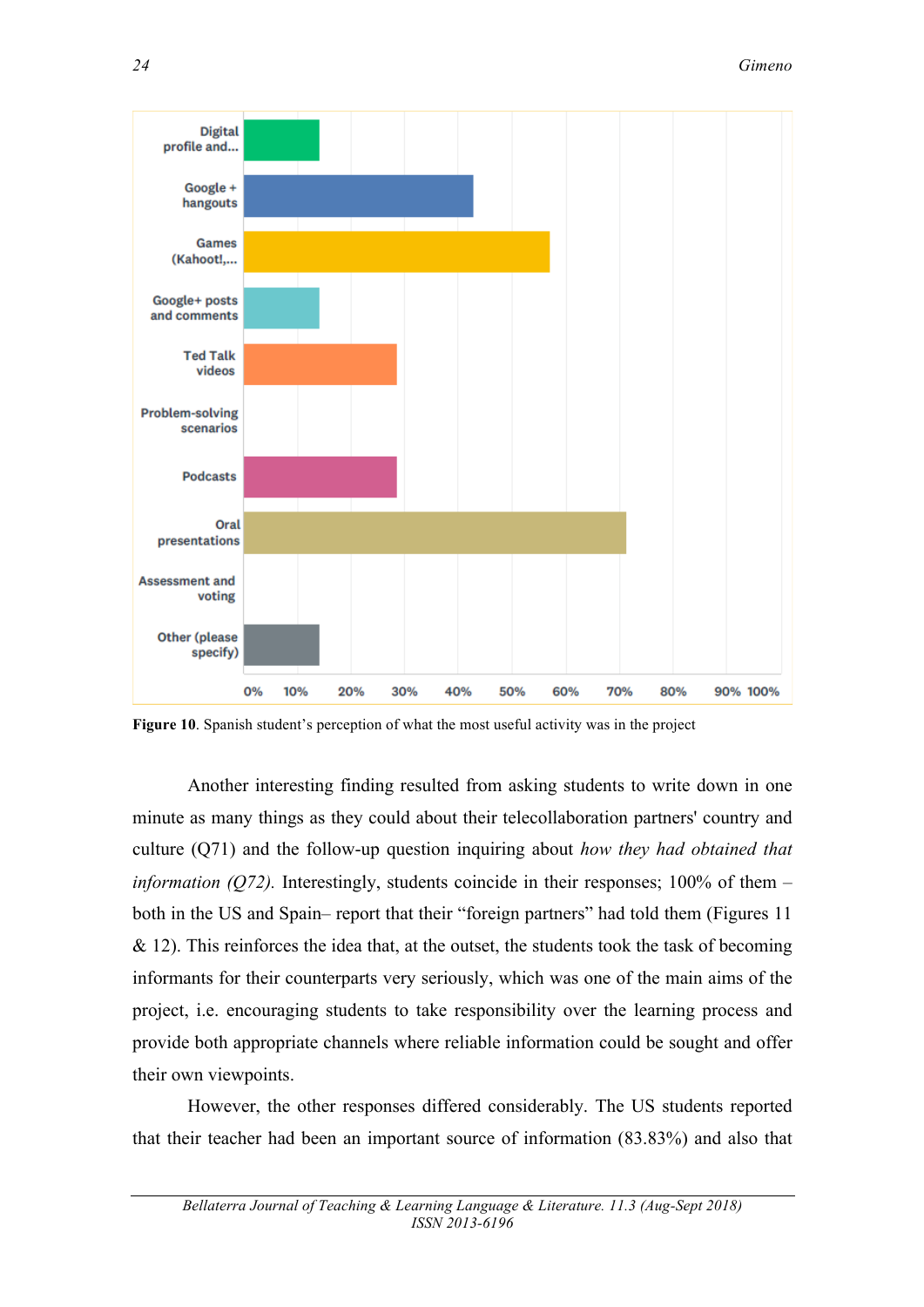they had acquired knowledge "through the telecollaboration tasks" (83.83%). Spanish students, on the other hand, felt equally (28.57%) about: a) Through the Kahoot! Game; b) Googling for information, and c) Through the telecollaboration tasks.

A factor that differed between learners on either side of the Atlantic was that, in the States, culture and history were core to the subject whereas in the Spanish context, despite the telecollaboration project being an integral part of the subject, it was an addon and so students did not receive additional tuition in these areas, which is the reason why only 1 person (14.29%) reported learning about their counterparts' country from their instructor.



**Figure 11**. The channels through which US students perceived that they had gained new information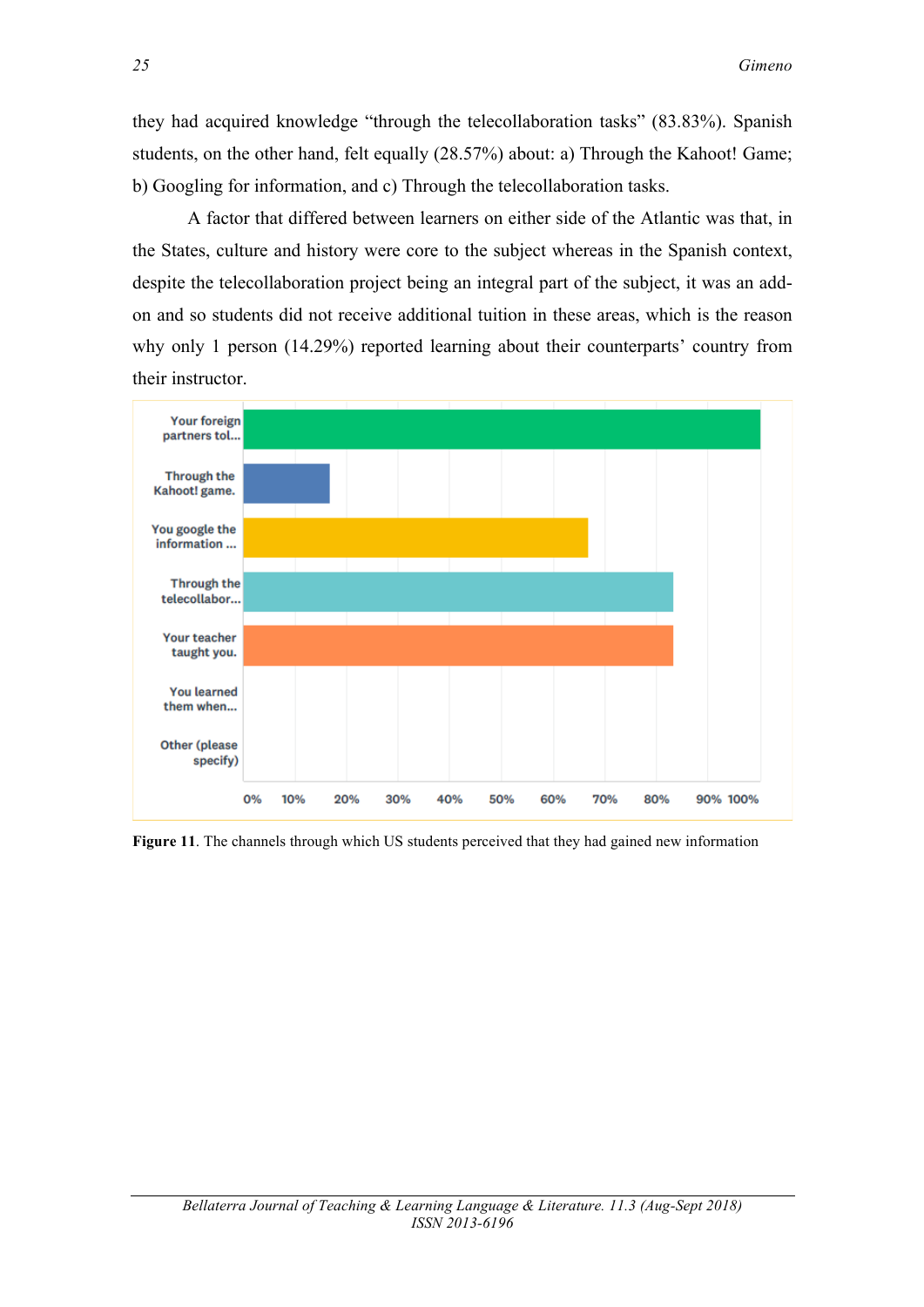

**Figure 12**. The channels through which Spanish students perceived that they had gained new information

When the students were asked *what they thought about the telecollaboration experience (Q73),* all of the US students thought it was interesting (100%), however the Spanish students found it equally fun, useful, and interesting (57.14%), albeit to a lesser extent.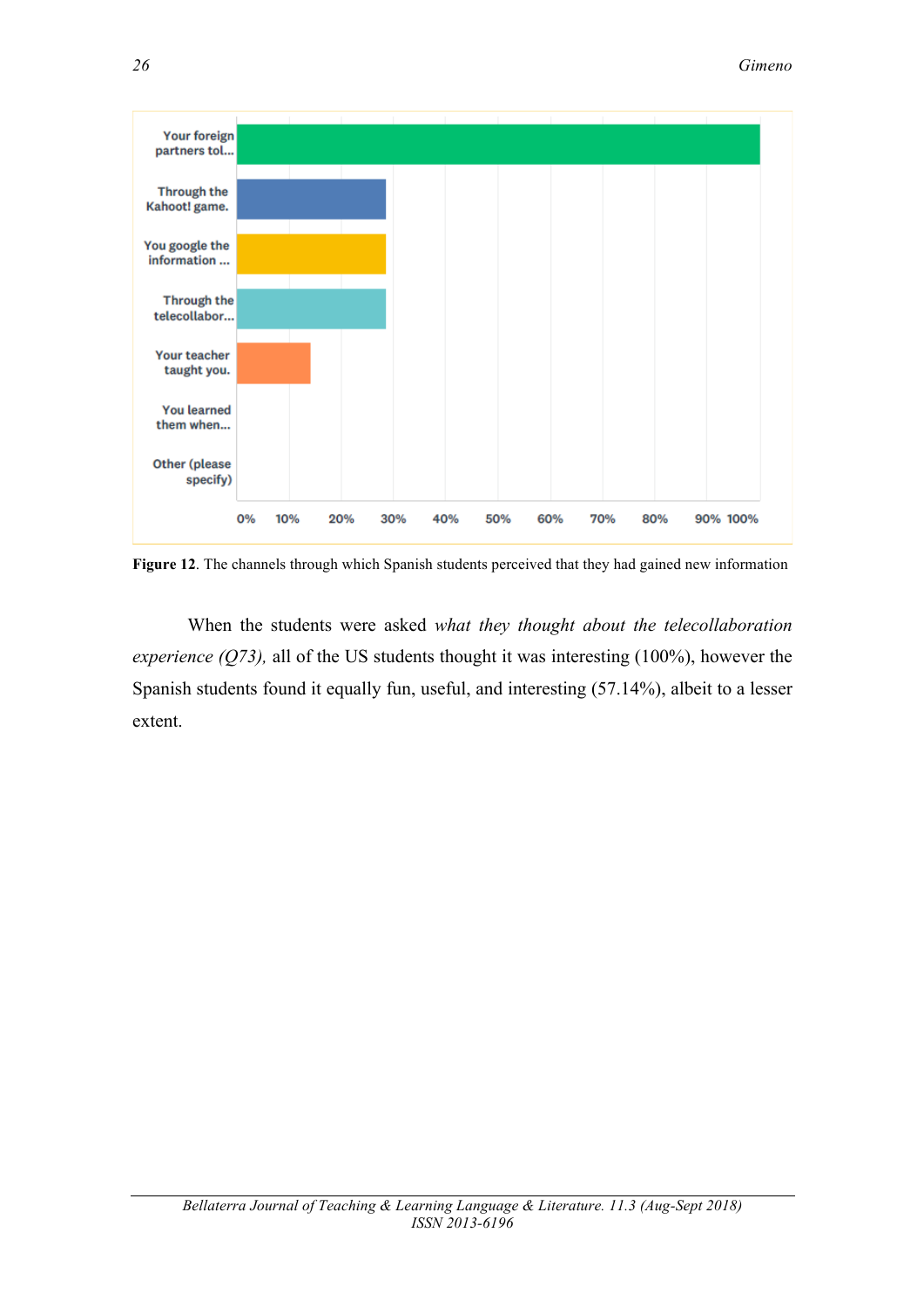

**Figure 13**. US students' opinion about the telecollaboration project

Interestingly, though, American students reported being somewhat frustrated by the experience, whereas none of the UPV students even remotely felt this (0%). This could be due to the fact that, although part of their final grade was dependant on their performance on the project tasks, they saw it as an "interesting" and "useful" add-on to their English class and readily welcomed the idea of the exchange project.

Another notable difference was the fact that 66.67% of the US students reported they found the entire process challenging, whereas none (0%) of the UPV students had this feeling, and a third of the US students (33.33%) found the project stressful, whereas UPV students did not (0%).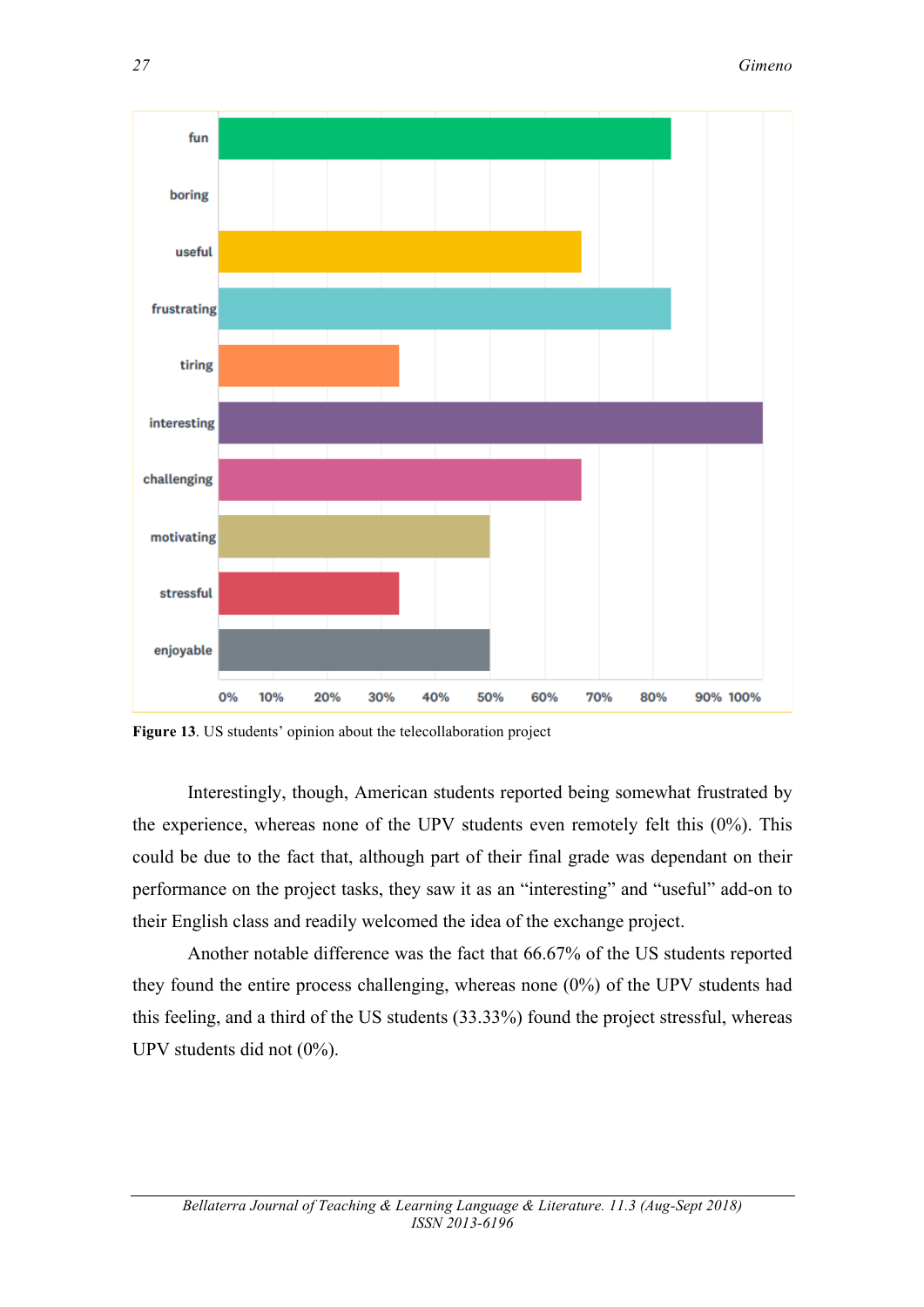

**Figure 14**. Spanish students' opinion about the telecollaboration project

When we asked our learners *how the telecollaboration project had contributed toward the development of certain skills (Q75),* they reported the following, as displayed in Figures 15 and 16. On the one hand, the US students highlighted that the project had first and foremost helped them develop their team-working skills (83.33%), whilst vocabulary, speaking, reading, writing, critical thing and research skills all scored 66.67%, placing them in second place.

However, in Spain, the students thought that the project had helped them improve a) their listening skills (85.71%) –thus placing more emphasis on the linguistic side of the learning process–; followed by b) vocabulary and speaking skills alike (71.43%); c) reading skills (57.14%), and d) writing skills, creativity, critical thinking, research skills and team-working skills.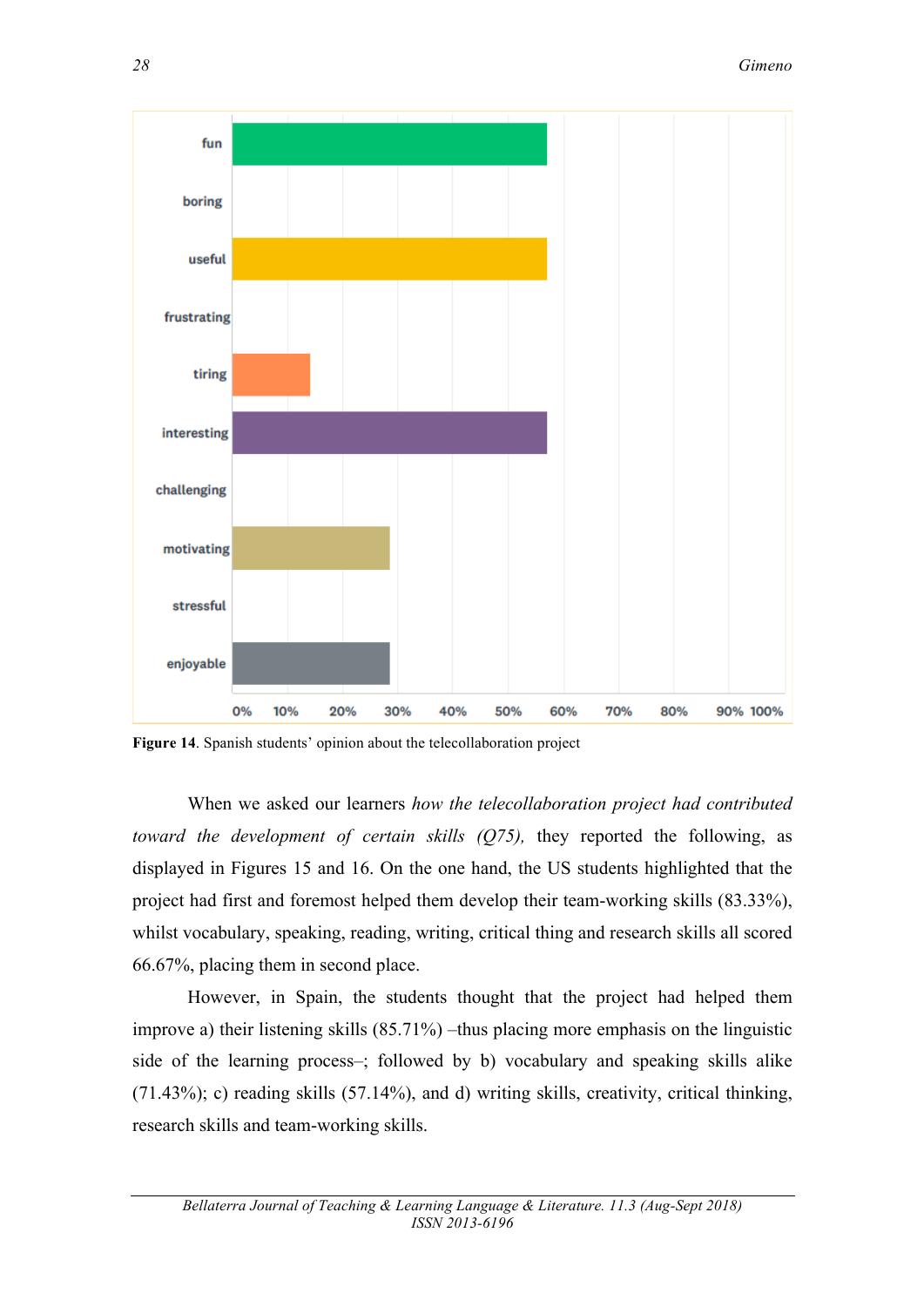

**Figure 15**. US students' perception of how the project had helped them develop certain skills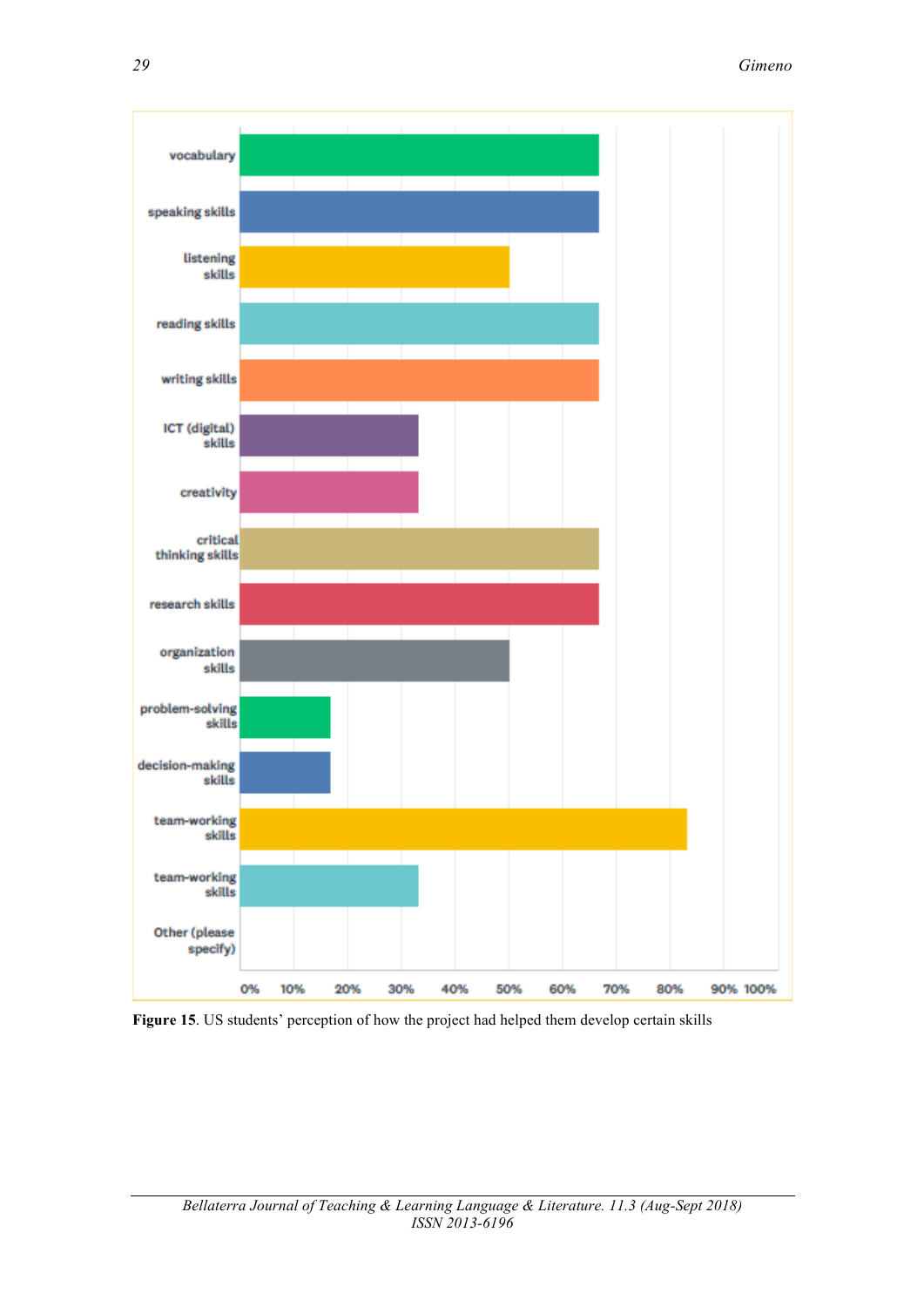

**Figure 16**. Spanish students' perception of how the project had helped them develop certain skills

Lastly, they were asked to identify *something that they had particularly liked (Q78) and something that they had disliked (Q79).* The following are the open text answers that were reported: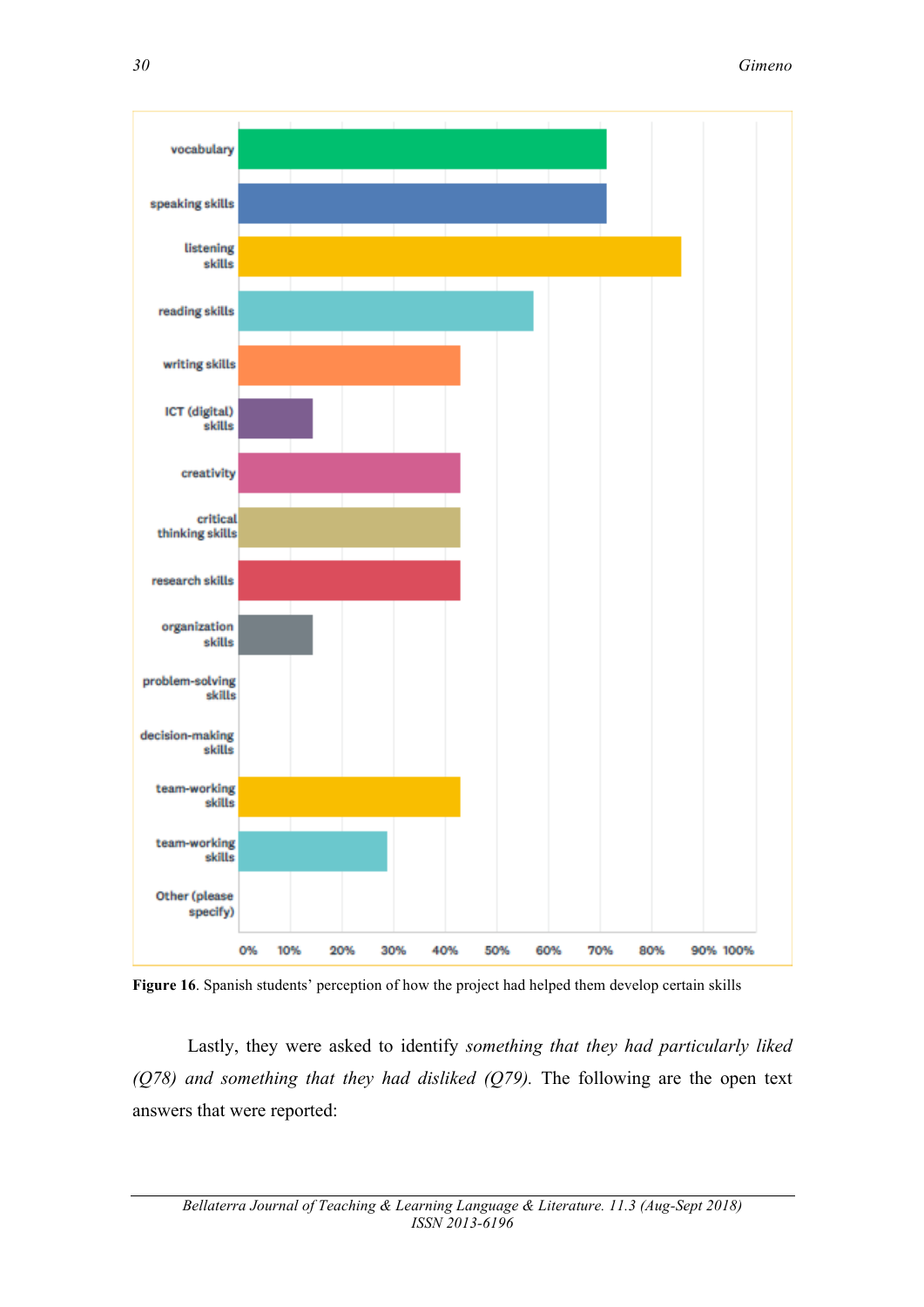## **US students LIKED**

- *Getting to learn so much not only about your own country but also about Spain as well as hearing their opinions on things in the US.*
- *We were able to compare and contrast the ideas of other students and that there were opportunities for a lot of group interaction.*
- *Getting to learn first hand from other students. It's not like learning from a textbook - it's so interesting to talk to people your own age, share your experiences, and teach each other about your own personal culture.*
- *Learning about the perspectives of others.*
- *The exposure to another culture and having honest thoughts from outsiders looking in on our culture.*
- *Getting to know our partners. It was interesting to learn about their lives and life overseas.*

## **UPV students LIKED**

- *The Skype sessions.*
- *The possibility of exchanging information with people from another continent.*
- *The test game.*
- *The people I met.*
- *The Skype calls.*
- *Learn about the culture of the United States.*

We interpret that the students enjoyed the Skype sessions because these enabled them to see each other and interact in real time with their fellow American group members and subsequently, as reported in the pre-questionnaire, satisfy one of their expectations, which was the chance to meet new people.

Regarding what they disliked, this is what each of them wrote:

## **US students DISLIKED**

- *The Skype sessions only worked for 2 of the times and sometimes people did not post on time.*
- *The students from Spain did not participate as much as was needed, which hindered some of the tasks.*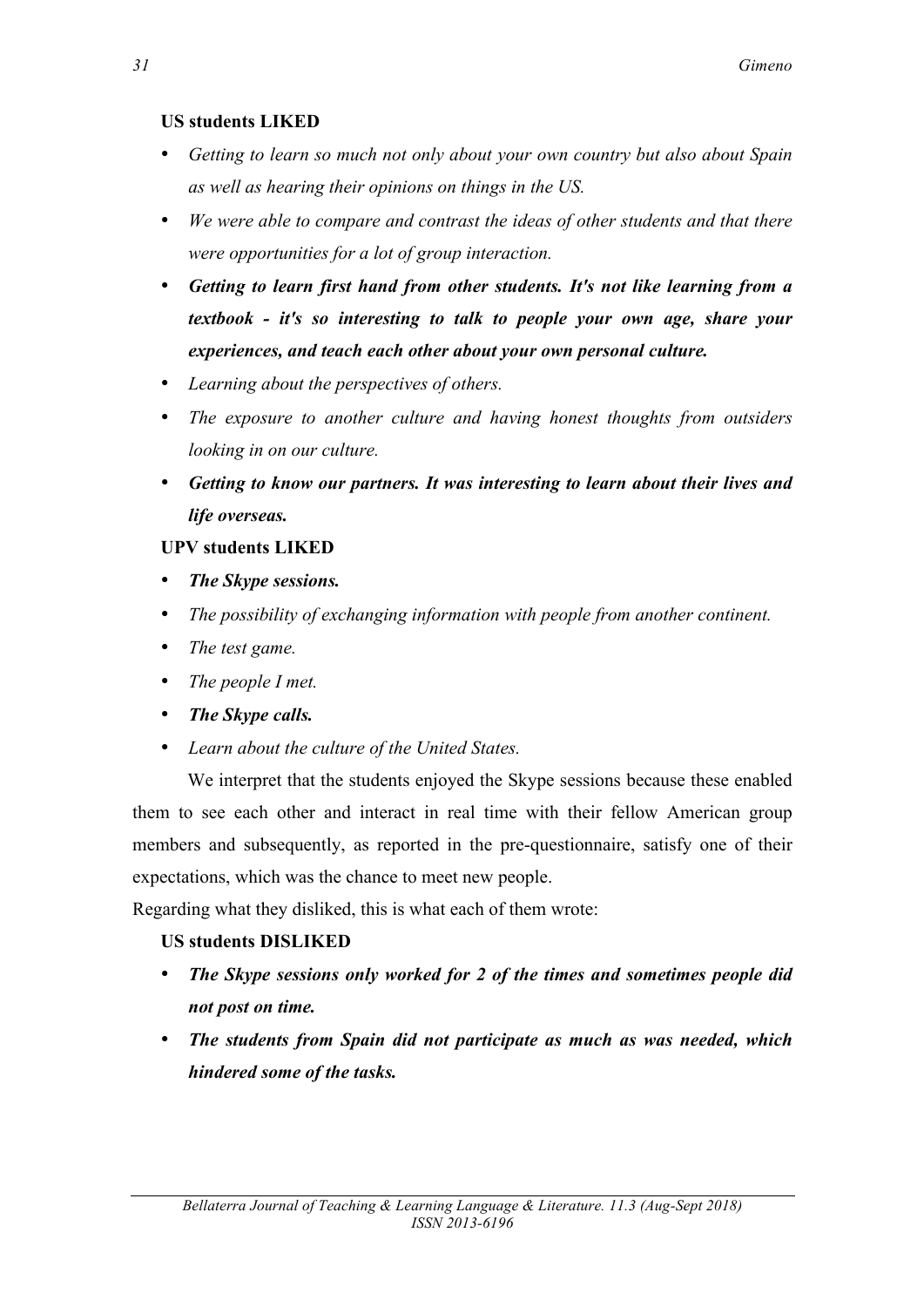- *It was a bit hard to have consistent contact with our Spanish friends, and it was hard to ensure that we were all putting the same amount of effort into the project.*
- *The Spaniards were difficult to get in contact with.*
- *The fact that it was worth like 35% of my final grade!!!!!!!!!!!!!!!!!!!!!!!! For a first time project that has a lot of kinks to work out, that is bull shit. I did end up enjoying it, and it got better as the semester went along in terms of more equal participation, but with that said, I still don't think that this grade should've been anything more than a little participation grade.*

## **UPV students DISLIKED**

- *Some topics (nationalism).*
- *The difficulties for meeting them with skype.*
- *The skype meetings were always set at 9pm and I always had class so I couldn't attend all of them.*
- *The deadlines.*
- *Write such long comments for the different topics we have discussed.*

As we can see, UVP students were also frustrated with the difficulties caused by the different time zones for which reason they had to communicate with their US group members late in the evening, as well as having to overcome a number of technical glitches.

Another notable "complaint" on behalf of UPV students was that they claimed that their American counterparts were far more prolific in their online forum discussions, while, as is customary in scientific disciplines such as Aerospace Engineering, UPV learners were far more concise and direct to the point in their online written exchanges (comments derived from class activity with the instructor).

To conclude, students were requested to write what their overall opinion of the telecollaboration project was (Q80). These are their personal statements:

### **US students**

• *Helpful and interesting in that you get to hear from other people as well as practice your language skills but that there were some technical bumps in the road along the way. Overall it was a beneficial project that just had a few kinks.*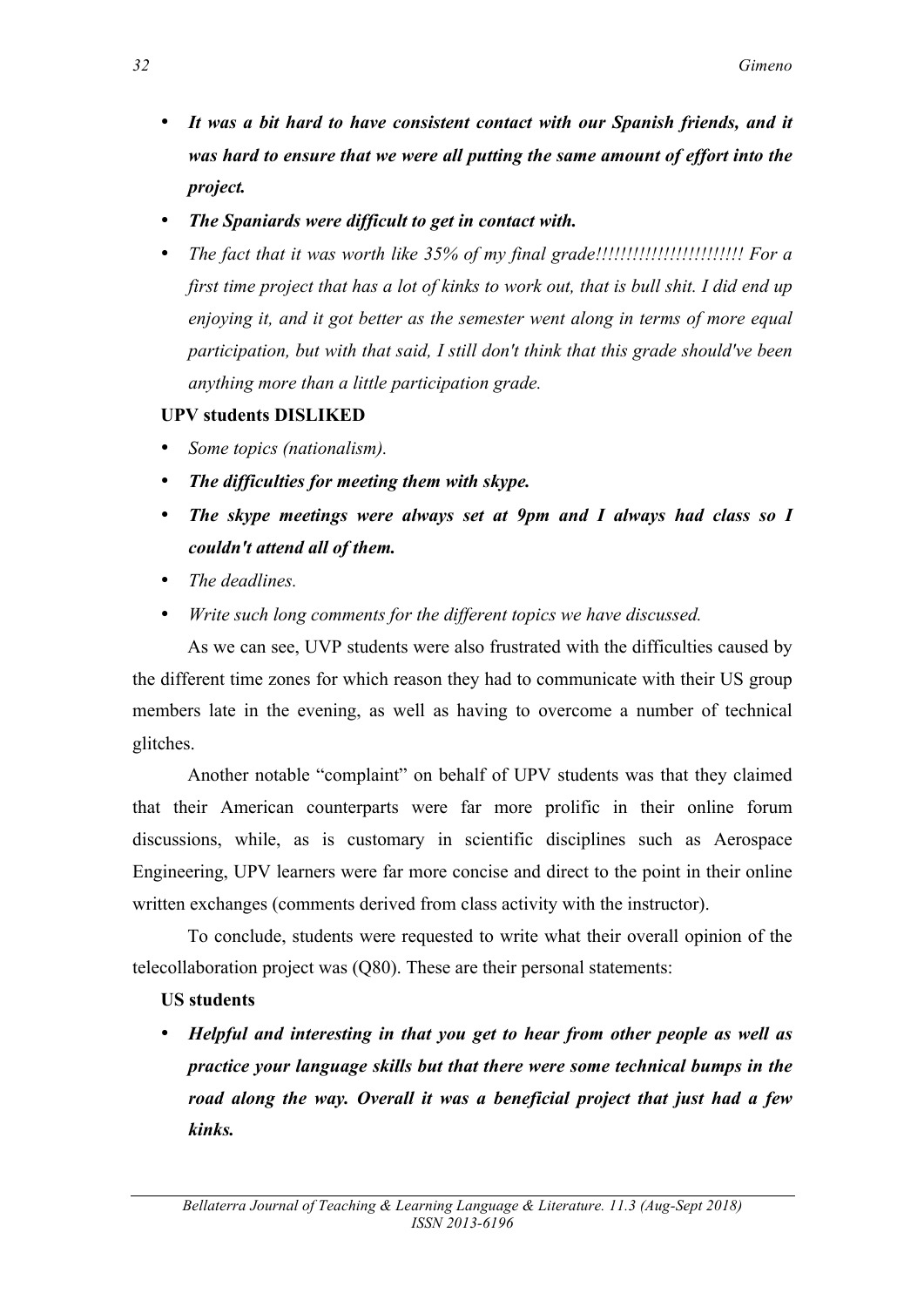- *I think it can be very effective and a great thing to incorporate in the classroom as long as their is equal participation.*
- *I really did enjoy this project. I wish that it could've been a separate class from the Spanish history class itself, but I know that's not a possibility at UMBC. I learned a lot, and the project made me really interested not only in Spain, but in history, of any culture/country.*
- *Interesting but needs to be more structured on both sides.*
- *That is a useful way to connect young people from different cultural backgrounds. It fosters genuine concern for people outside of your immediate bubble. It promotes caring about more global affairs.*
- *I think it has serious potential, if you find a better platform and ensure that everyone has the same expectations/understandings in terms of workload. Otherwise, just stick to the textbook!*

### **UPV students**

- *It's a good way to learn English.*
- *That it can be very helpful.*
- *10 out of 10*
- *It's a good experience to meet people and get to know other cultures.*
- It was an interesting project to do but it was tiring sometimes and I think it *could be more interesting with other topics.*
- *A very good experience to see what is out there, and learn from what's not within our local range.*
- *It is a good way to be able to meet people from other countries (and in turn from other cultures), and with which to practice the native language of them.*

## **Conclusions**

After conducting telecollaborative encounters during one semester between North American and Spanish students in which intercultural communication was at the heart of the project, the researchers were able to find evidence, through the pre and post project questionnaires administered, that verified what was only an intuition at the outset. The surveys highlighted the fact that the students on both sides of the Atlantic were highly motivated foreign language learners and had high expectations toward the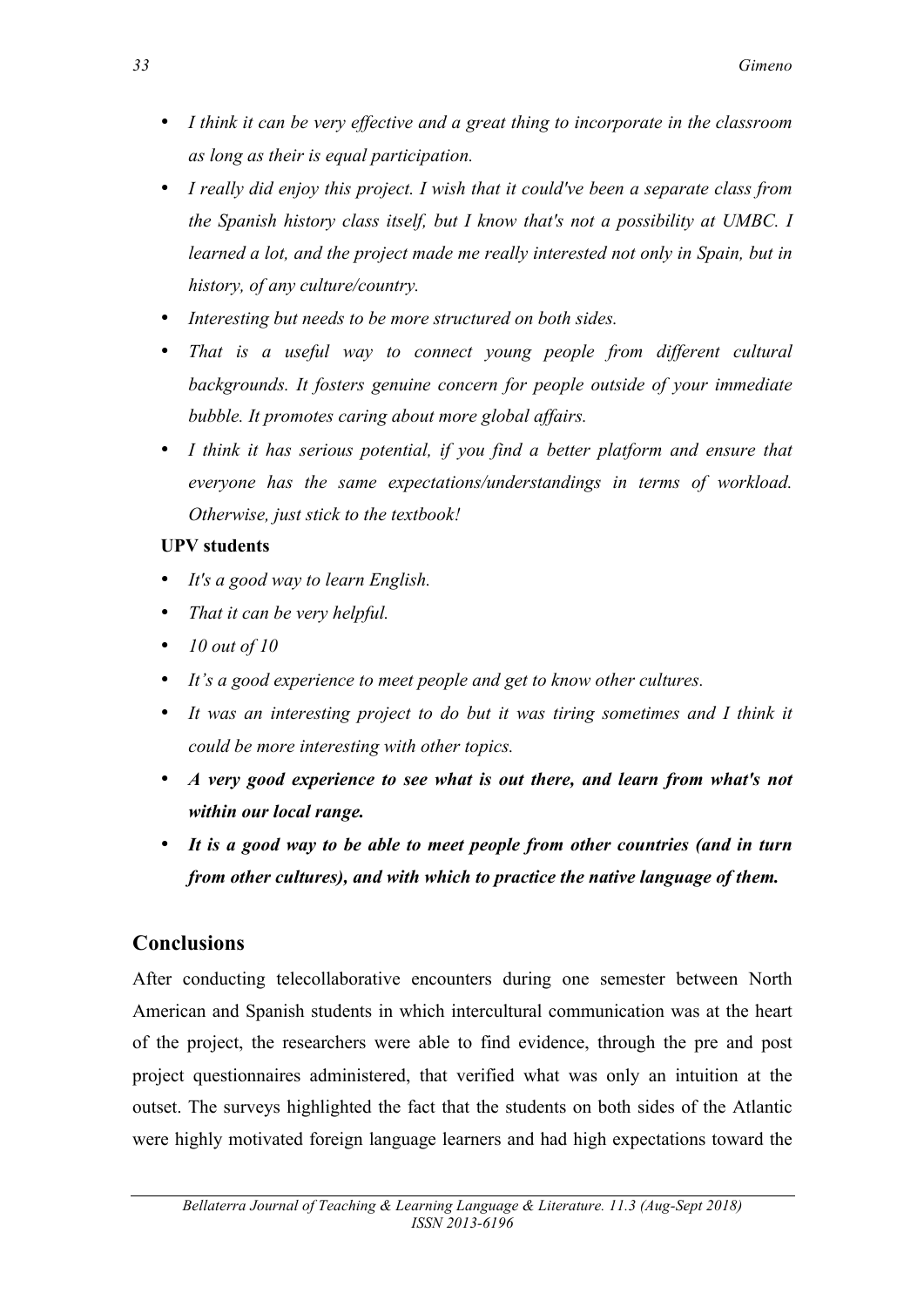project. They were very open minded about discussing multifaceted intercultural issues and very positive toward collaborating with fellow students from a different cultural background. They were all in favour of using Information and Communications Technologies (ICT) for language learning purposes and did not interpret communicating in writing through the Google+ community nor orally through Skype as hindering authentic intercultural communication and interaction. The surveys also provided evidence that the learners' expected benefits correlated with their stated benefits after carrying out the project, which led us to believe that possible frustrations and communication breakdowns had been kept to a minimum. Regarding specific gains, there was clear evidence that UPV students, in particular, saw the project as being beneficial for their EFL improvement, which was also one of the project aims. There was, however, a noticeable conflict in terms of the differences in the educational systems; i.e. the students in each of the two countries involved belonged to two very distinct educational contexts (aerospace engineering versus completing a major or minor in Spanish) which strongly determined the students' academic expectations and these were, in turn, transferred to the telecollaborative environment.

#### **References**

- Adichie, C. (2009). The danger of a Single Story. Retrieved from http://www.ted.com/talks/chimamanda\_adichie\_the\_danger\_of\_a\_single\_story.
- Arnold, N., & Ducate, L. (2006). Future language teachers' social and cognitive collaboration in an online environment. *Language Learning & Technology, 10*(1), 42–63.
- Basharina, O. K. (2007). An activity theory perspective on student-report contradictions in international telecollaboration. *Language Learning & Technology, 11*(2), 82– 103.
- Bauer, B., de Benedette, L., Furstenberg, G., Levet, S., & Waryn, S. (2006). The Cultura project. In J. A. Belz & S. L. Thorne (Eds.), *Internet-mediated intercultural FL education* (pp. 31–62). Boston: Heinle & Heinle.
- Belz, J. A. (2003). Linguistic perspectives on the development of intercultural competence in telecollaboration. *Language Learning & Technology, 7(*2), 68– 99.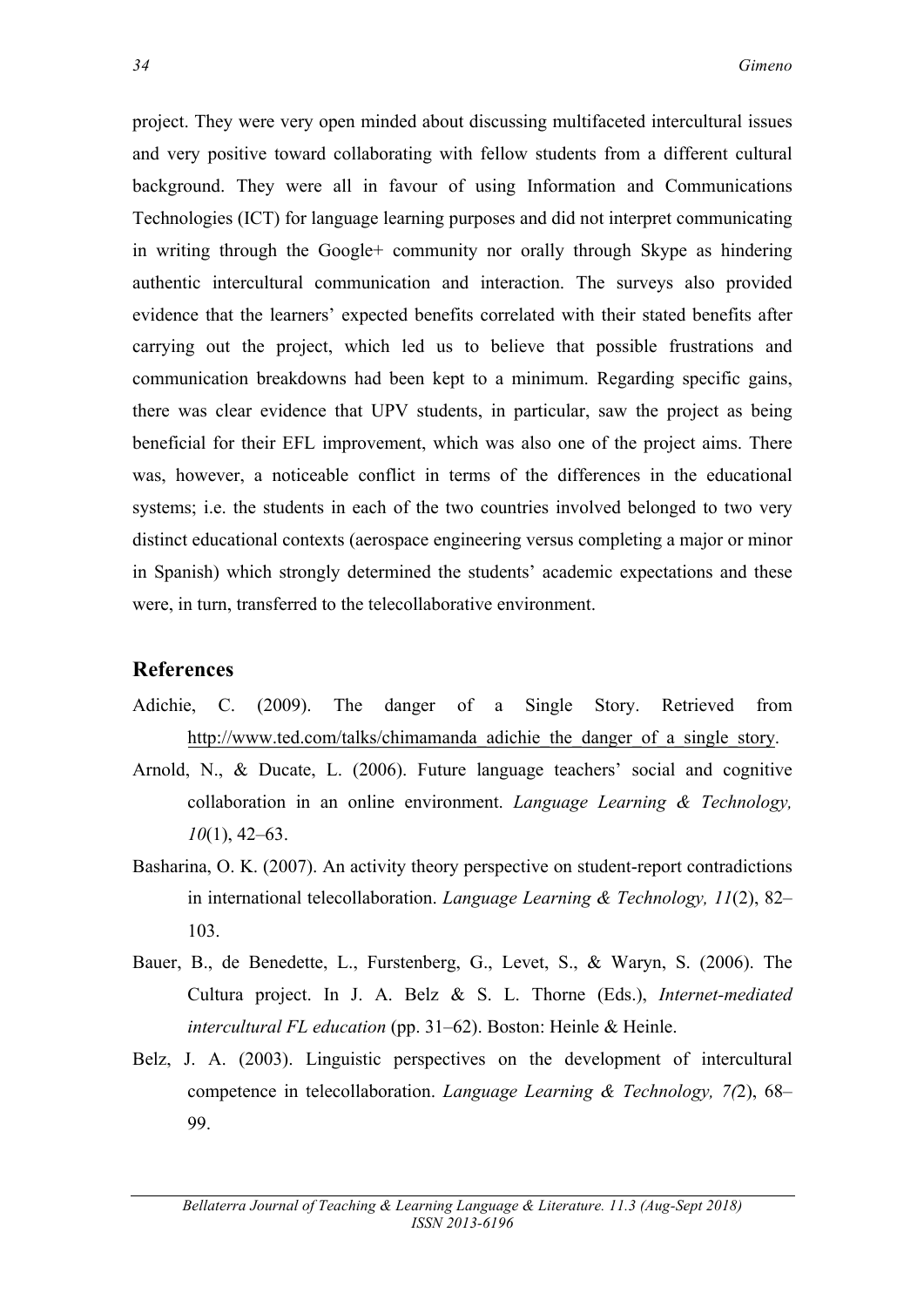- Chandrasegaran, A., & Kong, K.M. (2006). Stance-taking and stance-support in students' online forum discussion. *Linguistics and Education, 17*, 374–390.
- Chun, D. (2011). Developing intercultural communicative competence through online exchanges. *CALICO Journal, 28*(2), 392–419.
- Depalma, R. (2010). Toward a practice of polyphonic dialogue in multicultural teacher education. *Curriculum Inquiry, 40*(3), 436-453. DOI: http://doi.org/10.1111/j.1467-873X.2010.00492.x
- Elola, I., & Oskoz, A. (2008). Blogging: Fostering intercultural competence development in foreign language and study abroad contexts. *Foreign Language Annals, 41*(3), 421–444.
- Freire, P. (1970). *The pedagogy of the oppressed.* London: Penguin.
- Fuchs, C., Snyder, B., Tung, B., Jung, Y., & Snyder, H. (2017). The multiple roles of the task design mediator in telecollaboration. *ReCALL, 29*(3), 239–256. DOI: http://doi.org/10.1017/S0958344017000088
- Guth, S., & Helm, F. (2010). *Telecollaboration 2.0: Language, literacies and intercultural learning in the 21st century.* New York: Peter Lang Publishers.
- Guth, S., & Marini-Maio, N. (2010). Close encounters of a new kind: The use of Skype and Wiki in telecollaboration. In S. Guth & F. Helm (Eds.), *Telecollaboration 2.0: Language, literacy and intercultural learning in the 21st century* (pp. 413– 426). Bern: Peter Lang.
- Guth, S. & Thomas, M. (2010). Telecollaboration with Web 2.0 Tools. In S. Guth & F. Helm (Eds.), *Telecollaboration 2.0: Language, literacy and intercultural learning in the 21st century* (pp. 39–68). Bern: Peter Lang.
- Hauck, M., & Youngs, B. L. (2008). Telecollaboration in multimodal environments: The impact on task design and learner interaction. *Journal of Computer Assisted Language Learning, 21*(2), 87–124. DOI: http://doi.org/10.1080/09588220801943510
- Helm, F. (2013). A dialogic model for telecollaboration. *Bellaterra Journal of Teaching & Learning Language & Literature, 6*(2), 28–48. DOI: http://doi.org/10.5565/rev/jtl3.522
- Helm, F. (2016). Facilitated dialogue in online intercultural exchange. In T.L.R. O'Dowd (Ed.), *Online intercultural exchange: Policy, pedagogy, practice* (pp. 150–172). New York/London: Routledge.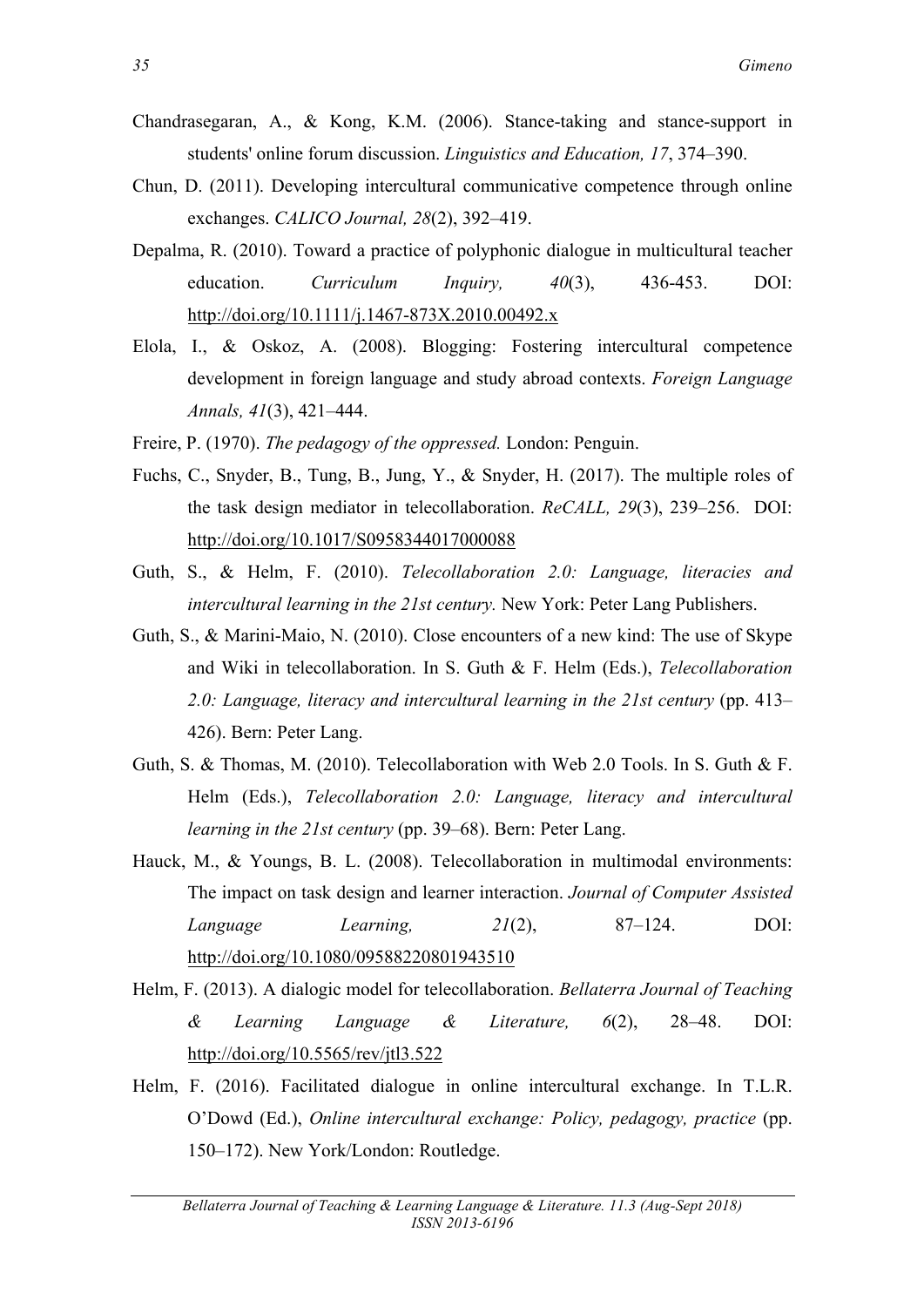- Kern, R., Ware, P., & Warschauer, M. (2004). Crossing frontiers: New directions in online pedagogy and research. *Annual Review of Applied Linguistics, 24*, 243– 260.
- Kohn, K., & Hoffstaedter, P. (2017). Learner agency and non-native speaker identity in pedagogical lingua franca conversations: Insights from intercultural telecollaboration in foreign language education. *Computer Assisted Language Learning, 30*(5), 351–367. DOI: http://doi.org/10.1080/09588221.2017.1304966
- Lee, L. (2009). Promoting intercultural exchanges with blogs and podcasting: A study of Spanish-American telecollaboration. *Computer Assisted Language Learning, 22*(5), 425–443.
- Lee, L. (2010). Exploring wiki-media collaborative writing: A case study in an elementary Spanish Course. *CALICO Journal, 27*(2), 260–276.
- Lee, L. (2011). Blogging: Promoting learner autonomy and intercultural competence through study abroad. *Language Learning & Technology, 15*(3), 87–109.
- Liaw, M., & Master, S. B. (2010). Understanding telecollaboration through an analysis of intercultural discourse. *Computer Assisted Language Learning, 23*(1), 21–40. DOI: http://doi.org/10.1080/09588220903467301
- Müller-Hartmann, A. (2006). Learning How to Teach Intercultural Communicative Competence via Telecollaboration: A Model for Language Teacher Education. In J. A. Belz & S. Thorne (Eds.), *Internet-mediated intercultural foreign language education* (pp. 63–84). Boston: Heinle & Heinle.
- O'Dowd, R. (2007). Evaluating the outcomes of online intercultural exchange. *ELT Journal, 61*(2), 144–153. DOI: http://doi.org/10.1093/elt/ccm007
- O'Dowd, R. (2016). Emerging Trends and New Directions in Telecollaborative Learning. *CALICO Journal, 33*(3), 291–310. DOI: http://doi.org/10.1558/cj.v33i3.30747
- O'Dowd, R., & Ritter, M. (2006). Understanding and working with "failed communication" in telecollaborative exchanges. *CALICO Journal, 23*(3), 623– 642.
- O'Rourke, B. (2007). Models of telecollaboration (1): E(tandem). In R. O'Dowd (Ed.), *Online intercultural exchange: An introduction for foreign language teachers* (pp. 41–62). Clevedon, UK: Multilingual Matters.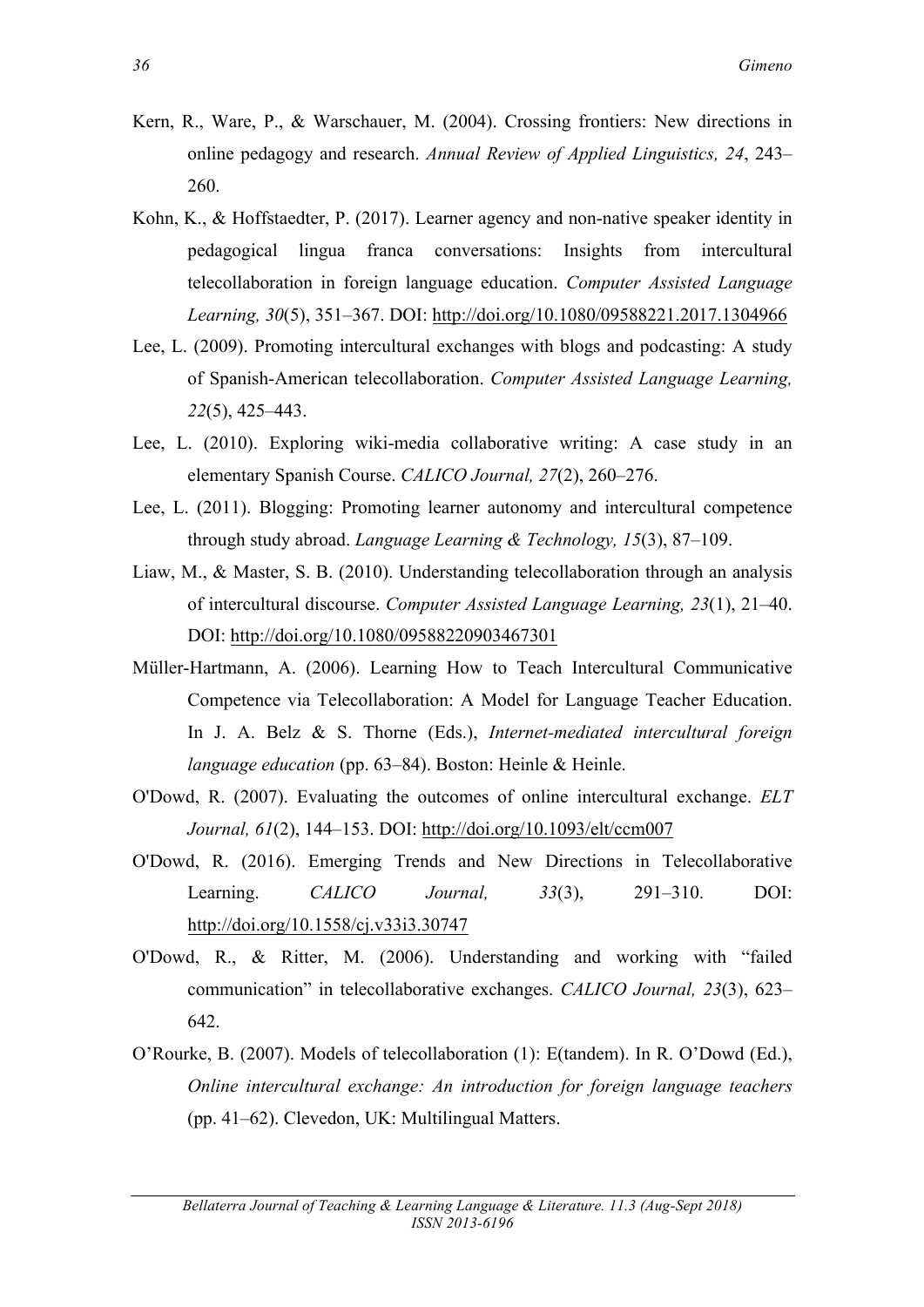- Oskoz, A. (2009). The Use of Online Forums to Integrate the Standards into the Foreign Language Curriculum. In V. Scott (Ed.), *Principles and practices of the standards in college foreign language education.* (pp. 106-125). Boston, MA: Heinle & Heinle.
- Oskoz, A. (2012). Developing a Community of Inquiry in a Foreign Language Blended Course. In Z. Akyol & R. Garrison (Eds.), *Educational communities of inquiry: Theoretical framework, research and practice* (pp. 267–294). Hershey, PA: IGI Global.
- Oskoz, A., Gimeno, A. & Sevilla, A. (2018). Chapter 8. Examining L2 Learners' Use of Engagement Strategies in Telecollaborative Written Interactions. In B. Mousten, S. Vandepitte, E. Arnó & B. Maylath (Eds.), *Cooperation on multilingual writing in global virtual learning environments.* Hershey, PA: IGI-Global.
- Oskoz, A., & Pérez-Broncano, O. (2016). What did you say? How did you say it? Linguistic choices in online discussions. *Foreign Language Annals, 49*(4), 772- 788.
- Sevilla-Pavón, A., & Haba Osca, J. (2016). "Te das cuenta de que el mundo puede ser tan distinto y similar al mismo tiempo": Telecolaboración y desarrollo de la competencia intercultural en la educación superior. *Didáctica. Lengua y Literatura, 28*, 263–284. DOI:1 http://doi.org/0.5209/DIDA.54088
- Schneider, J., & von der Emde, S. (2006). Conflicts in cyberspace: From Communication breakdown to intercultural dialogue in online collaborations. In J. A. Belz & S. Thorne (Eds.), *Internet-mediated intercultural foreign language education* (pp. 178–206). Boston: Heinle & Heinle.
- Turula, A. (2017). Teaching presence in telecollaboration: Keeping an open mind. *System*, 64, 2133. DOI: http://doi.org/10.1016/j.system.2016.12.001
- Ware, P.D., & Kramsch, C. (2005). Toward an Intercultural stance: Teaching German and English through collaboration. *Modern Language Journal, 89*(2), 190–205.
- Ware, P.D., & O'Dowd, R. (2008). Peer feedback on language form in telecollaboration. *Language Learning & Technology, 12*(1), 43–63.
- Weasenforth, D., Biesenbach-Lucas, S., & Meloni, C. (2002). Realizing constructivist objectives through collaborative technologies: Threaded discussions. *Language Learning & Technology, 6(*3), 58–86.